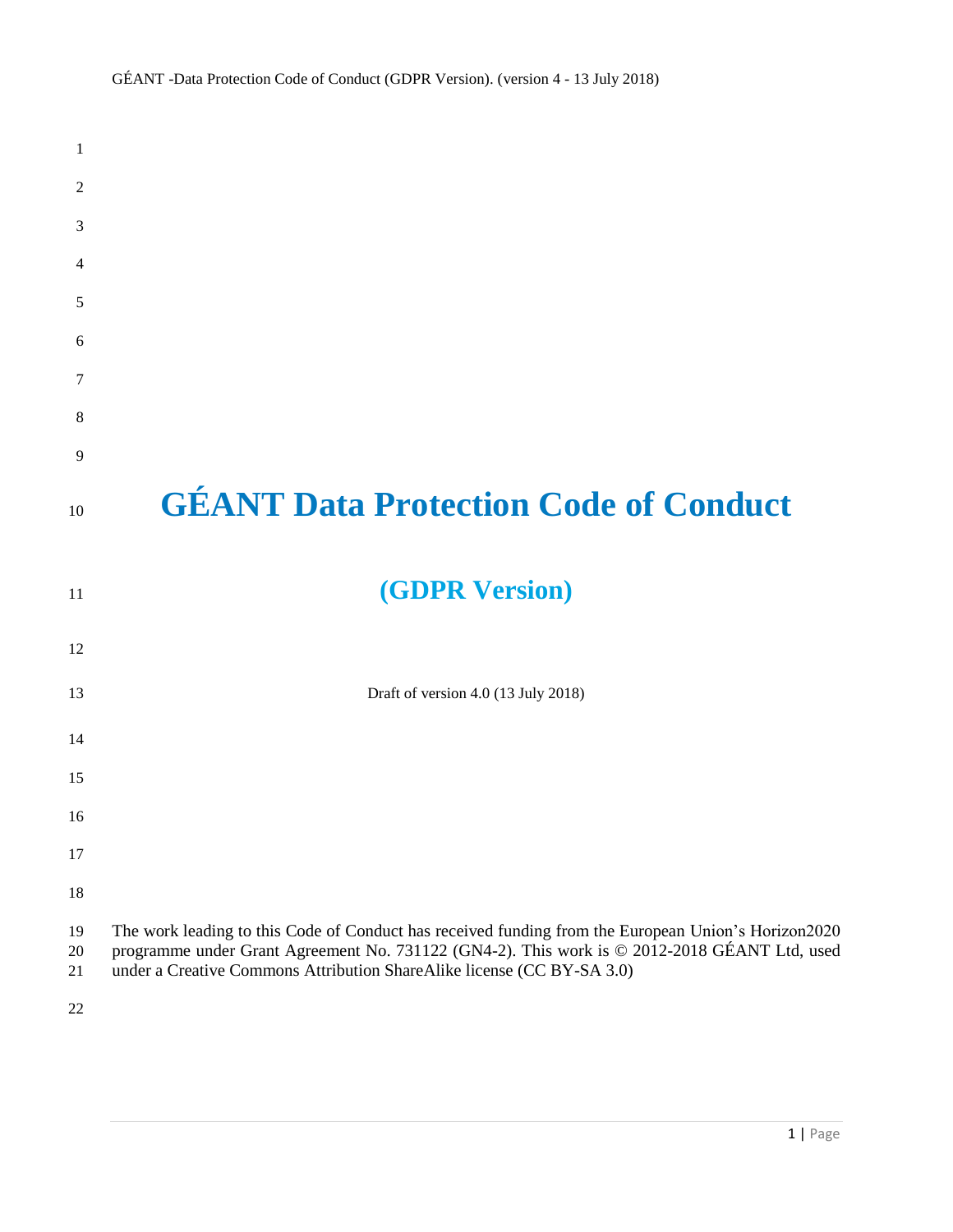<span id="page-1-0"></span>

| 23 | <b>TABLE OF CONTENTS</b>                        |                  |
|----|-------------------------------------------------|------------------|
| 24 | Table of contents                               | $\boldsymbol{2}$ |
| 25 | Purpose of this Code of Conduct                 | 4                |
| 26 | Who can adhere this Code of Conduct?            | $\overline{4}$   |
| 27 | Territorial scope                               | $\overline{4}$   |
| 28 | <b>Functional Scope</b>                         | $\sqrt{5}$       |
| 29 | Roles of the parties involved                   | 5                |
| 30 | Principles of the Processing of Attributes      | 6                |
| 31 | a. Legal compliance                             | 6                |
| 32 | b. Purpose limitation                           | $\tau$           |
| 33 | c. Deviating purposes                           | 9                |
| 34 | d. Data minimisation                            | 9                |
| 35 | e. Information duty towards End User            | 10               |
| 36 | f. Information duty towards Home Organisation   | 11               |
| 37 | g. Data retention                               | 12               |
| 38 | h. Security measures                            | 13               |
| 39 | i. Security breaches                            | 13               |
| 40 | j. Transfer of personal data to third parties   | 14               |
| 41 | k. Transfer of personal data to third countries | 15               |
| 42 | l. End User's consent                           | 16               |
| 43 | m. Liability                                    | 16               |
| 44 | n. Governing law and jurisdiction               | 17               |
| 45 | o. Eligibility                                  | 17               |
| 46 | p. Termination of the Code of Conduct           | 18               |
| 47 | q. Survival of the code of conduct              | 18               |
| 48 | r. Precedence                                   | 18               |
| 49 | <b>Attribute Providers</b>                      | 19               |
| 50 | Appendix 1: Information duty towards End Users  | 20               |
| 51 | Privacy Notice Template                         | 20               |
|    |                                                 |                  |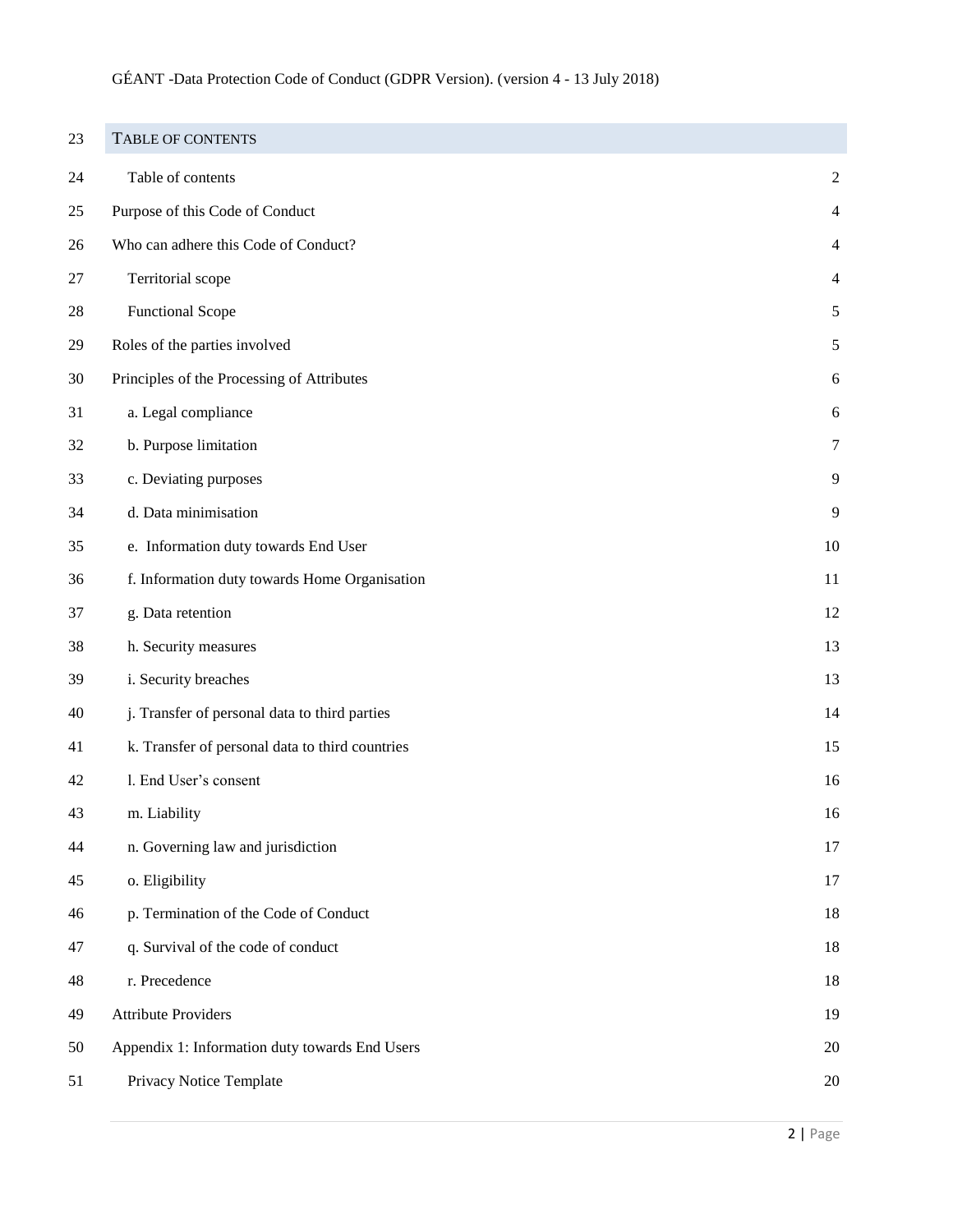| 52 | Appendix 2: Information Security, technical and organisational guidelines for Service Provider Organisations | 24 |
|----|--------------------------------------------------------------------------------------------------------------|----|
| 53 | <b>Normative Assertions</b>                                                                                  | 24 |
| 54 | 1 Operational Security [OS]                                                                                  | 24 |
| 55 | 2 Incident Response [IR]                                                                                     | 25 |
| 56 | 3 Traceability [TR]                                                                                          | 25 |
| 57 | 4 Participant Responsibilities [PR]                                                                          | 25 |
| 58 | References                                                                                                   | 25 |
| 59 | Appendix 3: Handling non-compliance of Service Provider Organisations                                        | 27 |
| 60 | Introduction                                                                                                 | 27 |
| 61 | Examples of SP non-compliance                                                                                | 27 |
| 62 | monitoring body of the code of conduct                                                                       | 28 |
| 63 | Appendix 4: Glossary of Terms                                                                                | 30 |
| 64 |                                                                                                              |    |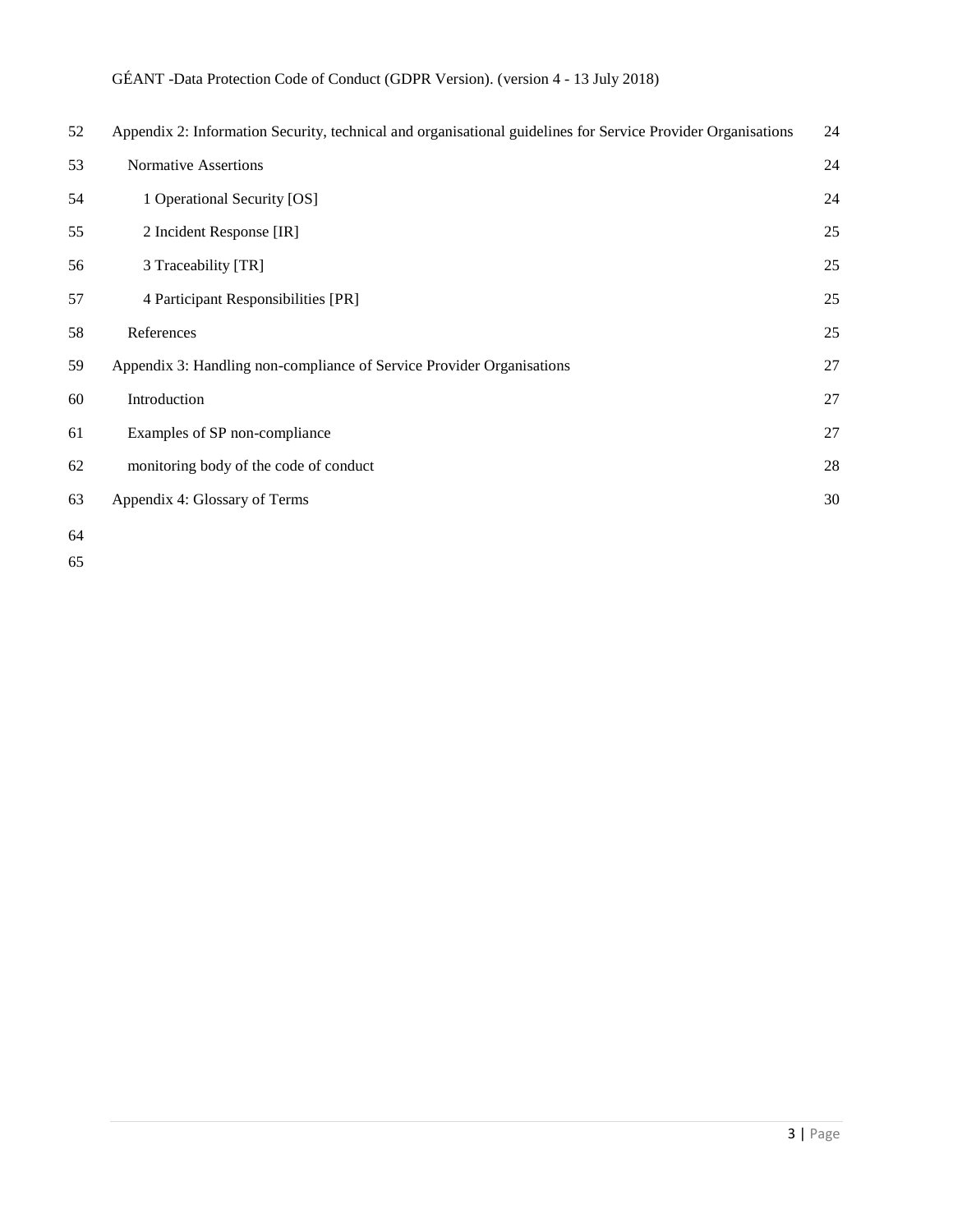# <span id="page-3-0"></span>**PURPOSE OF THIS CODE OF CONDUCT**

 This Code of Conduct relates to the processing of personal data for online access management purposes in the research and education sector and is ruled by the Regulation (EU) 2016/679 of the European Parliament and of the Council of 27 April 2016 on the protection of natural persons with regard to the processing of personal data and on the free movement of such data, and repealing Directive 95/46/EC (General Data Protection Regulation). $<sup>1</sup>$ </sup> 

- This Code takes into account the specific characteristics of the processing carried out in the research and education sector and describes the obligations of controllers and processors, taking into account the risk likely to result from the processing for the rights and freedoms of natural persons. When drafting the Code, relevant stakeholders, including data subjects, were consulted. The text of the Code takes into account the
- valuable submissions received and views expressed in response to the consultations.
- Notwithstanding the provisions as set forth in an agreement between the **Home Organisation** and the **Service Provider Organisation**, which in all cases takes precedence, this Code of Conduct sets the rules that Service Provider Organisations can commit to when they want to receive End Users' Attributes from **Home Organisations** or their Agent for enabling the End Users to access their Services. Home Organisations will feel more comfortable to release affiliated End Users' Attributes to the Service Provider Organisation if they can see that the Service Provider Organisation has taken measures to properly protect the Attributes.
- This Code of Conduct complies with the data protection principles stemming from the General Data Protection Regulation (GDPR), and respecting the national provisions adopted by Member States.
- This Code of Conduct constitutes a binding community code for the Service Provider Organisation Organisations that have committed to it.
- This Code includes three appendices, detailing best practices on how to adhere to the rules of the Code.
- These appendices relate to:
- (1) information duties towards **End Users**,
- (2) information security guidelines for **Service Provider Organisations** and,
- (3) enforcement procedures for **non-compliance** with the Code of Conduct.
- 

# <span id="page-3-2"></span><span id="page-3-1"></span>**WHO CAN ADHERE THIS CODE OF CONDUCT?**

TERRITORIAL SCOPE

l

<sup>&</sup>lt;sup>1</sup> For further information regarding the purposes of this Code of Conduct, see the Explanatory Memorandum GEANT Code of Conduct.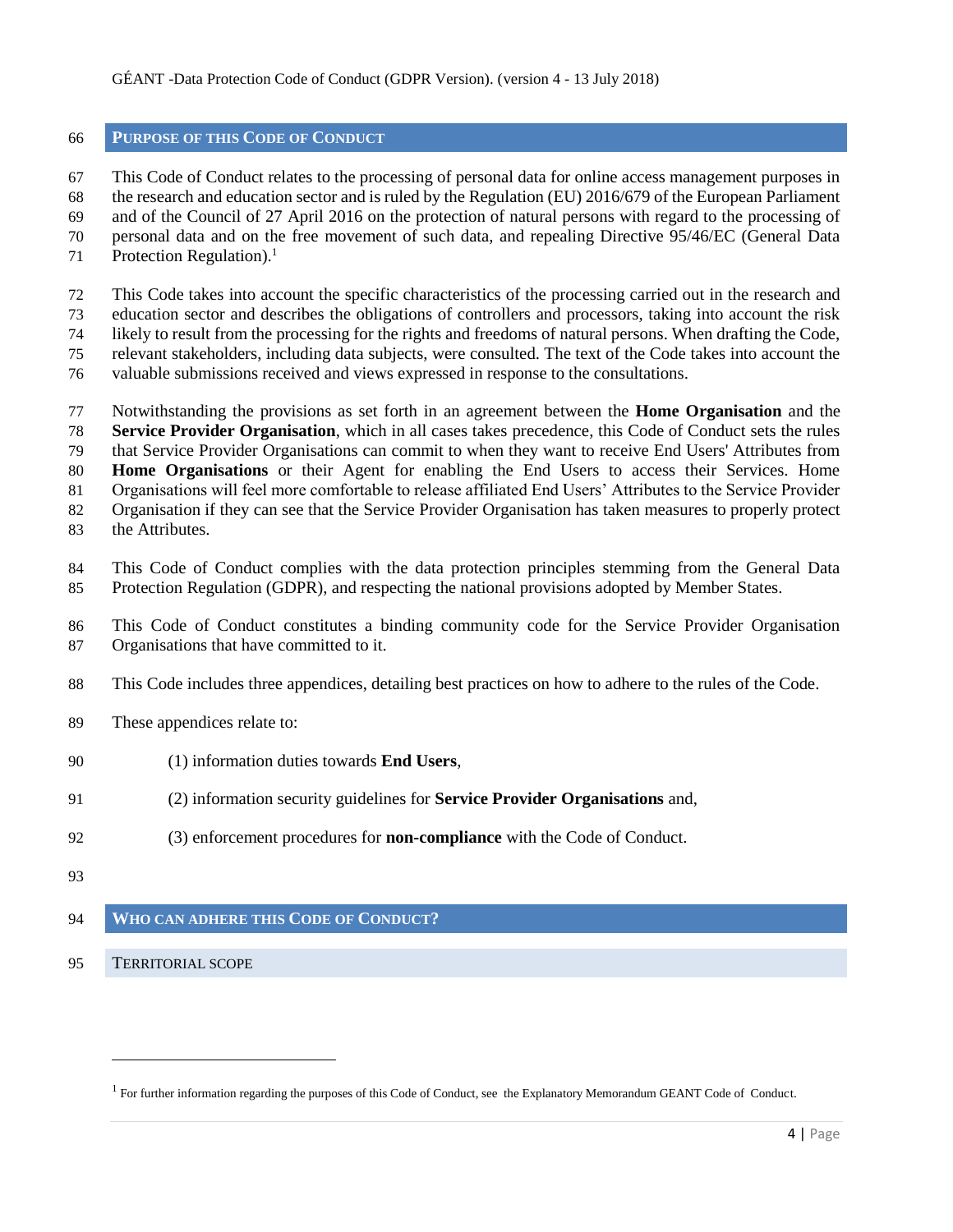- This Code of Conduct applies globally to any Service Provider Organisation that has committed to adhere to it, irrespective of its country of establishment.
- This Code of Conduct is addressed to any **Service Provider Organisation** established in any of the Member States of the European Union and in any other countries belonging to the European Economic Area (Iceland, Liechtenstein and Norway).
- Furthermore, **Service Provider Organisations** established in any third country offering an adequate level of data protection in the terms of Article 45 of the GDPR and International Organisations can also subscribe to this Code of Conduct.
- In addition to this, Article 40.3 of the GDPR gives the opportunity to **Service Provider Organisations** that do not fall under the territorial scope of the Regulation (Article 3, territorial scope) and that are established outside of the EEA to join this Code of Conduct in order to provide appropriate safeguards within the framework of transfers of personal data to third countries or international organisations under the terms referred to in point (e) of Article 46(2).
- <span id="page-4-0"></span>FUNCTIONAL SCOPE
- This Code of Conduct is limited to the processing of **Attributes which are released for enabling the End**
- **User to access the Service** as described in clause b. Purpose limitation.
- In case the Service Provider Organisation uses the Attributes for purposes other than enabling the End User to access the Service, these activities fall out of the scope of this Code of Conduct.
- 
- The Service Provider Organisations and the communities representing the Service Provider Organisations can agree to apply the Code of Conduct also to other Attributes, such as those the Service Provider
- Organisations manage and share themselves, as further described in the [Attribute Providers](#page-18-0) section.
- 

# <span id="page-4-1"></span>**ROLES OF THE PARTIES INVOLVED**

- This Code of Conduct is addressed to Service Provider Organisations acting as data controllers notwithstanding potential processing agreement between the Service Provider Organisation and the Home Organisation as described in clause r. Precedence.
- In the context of this Code of Conduct:
- 1. A **Home Organisation** acts as a data controller as to the wider relationship with the **End User**, for example operating the Identity Provider (IdP) server in respect of the Attributes. An Agent who operates the IdP server on behalf of the **Home Organisation** acts as a data processor. This includes also the Federation Operators who operate a (potentially centralised) IdP server on behalf of the **Home Organisation**.
- 2. A **Service Provider Organisation** acts as a data controller in respect of the **Attributes**, processing them for the purposes as described in the clause b. Purpose limitation. In certain circumstances a **Service Provider Organisation** may be acting as a data processor, acting on behalf and as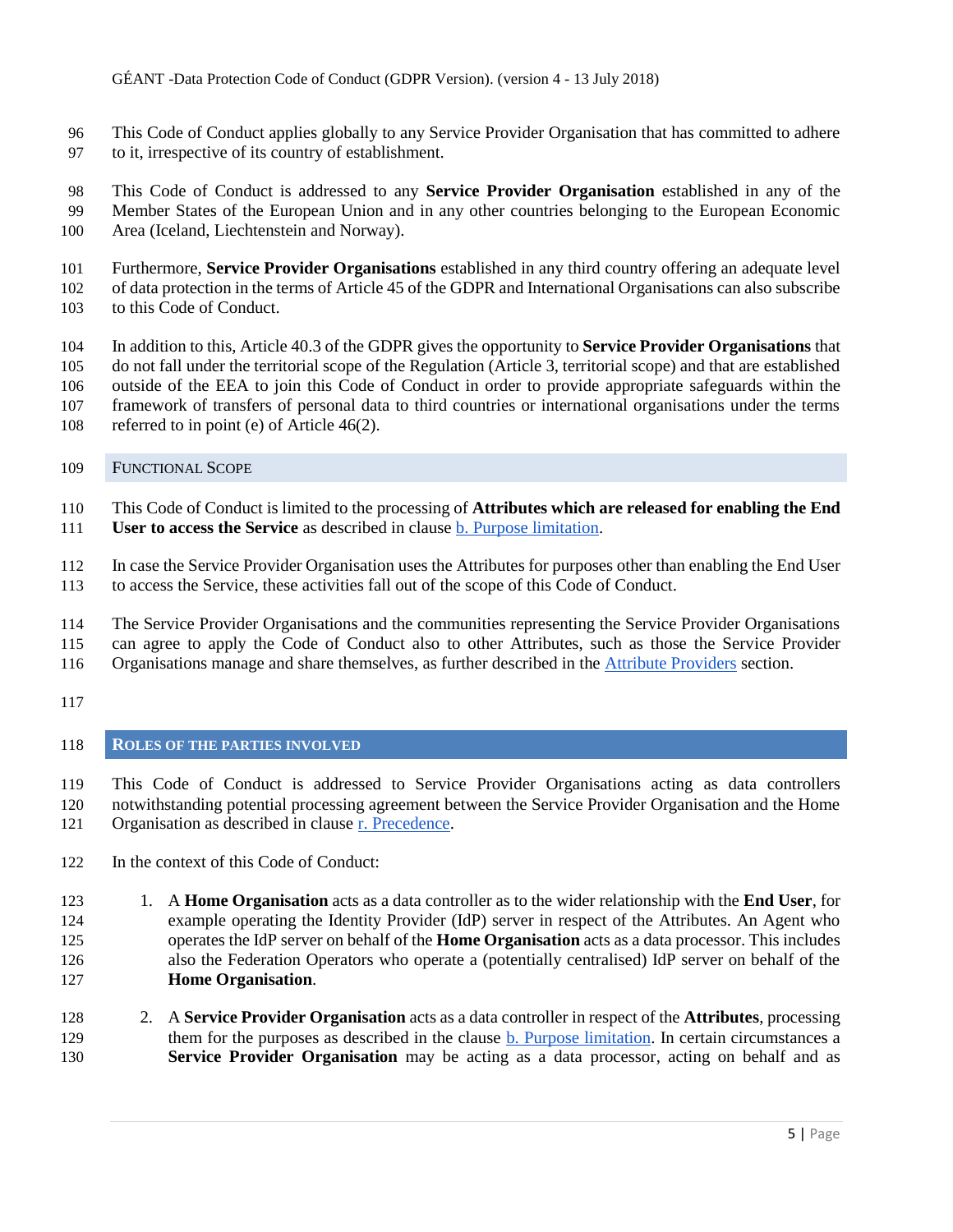- instructed by the **Home Organisation**. A **Service Provider Organisation** may manage several independent Services and commits to the Code of Conduct for each of them separately.
- 3. An **End User** acts as a data subject whose personal data are being processed for the purposes as described in clause b. Purpose limitation.

 The processing of the **Attributes** by the **Service Provider Organisation** for enabling the End User to access the Service is further explained in the Service-related Privacy Notice.

- In the case that a Federation and a Federation Operator do not process the **Attributes** of the **End User**, no specific privacy notice needs to be put in place between the End User and the Federation Operator.
- <span id="page-5-0"></span>**PRINCIPLES OF THE PROCESSING OF ATTRIBUTES**
- To the extent the **Service Provider Organisation** acts as a data controller, it agrees and warrants:
- <span id="page-5-1"></span>A. LEGAL COMPLIANCE

The Service Provider Organisation warrants to only process the Attributes in accordance with: the contractual arrangements with the Home Organisation, this Code of Conduct, or the relevant provisions of the GDPR.

 Where the Service Provider Organisation processes the Attributes, the Service Provider Organisation shall comply with:

- 145 1. the agreement between the Home Organisation and the Service Provider Organisation;
- 2. the provisions of this Code of Conduct;
- 3. the relevant provisions of the GDPR.

 In particular, the Service Provider Organisation shall ensure that all personal data processing activities carried out in this context comply with the GDPR.

 The **Service Provider Organisation** based in the EEA territory commits to process the End User's **Attributes** in accordance with the applicable European data protection legislation. In principle, a Service Provider Organisation established in the EEA territory, subject to the European Data Protection legislation, shall not find himself in a situation where their national data protection laws would contradict this Code of Conduct.

 **Service Provider Organisations** established outside the EEA territory but in a country offering an adequate data protection pursuant to Article 45 of the GDPR, should assess the compliance of this Code of Conduct with their laws of its jurisdiction. If observance of any provision of the Code of Conduct would place the Service Provider Organisation in breach of such laws, the national law of its jurisdiction shall prevail over such provision of the Code of Conduct, and compliance with national law to this extent will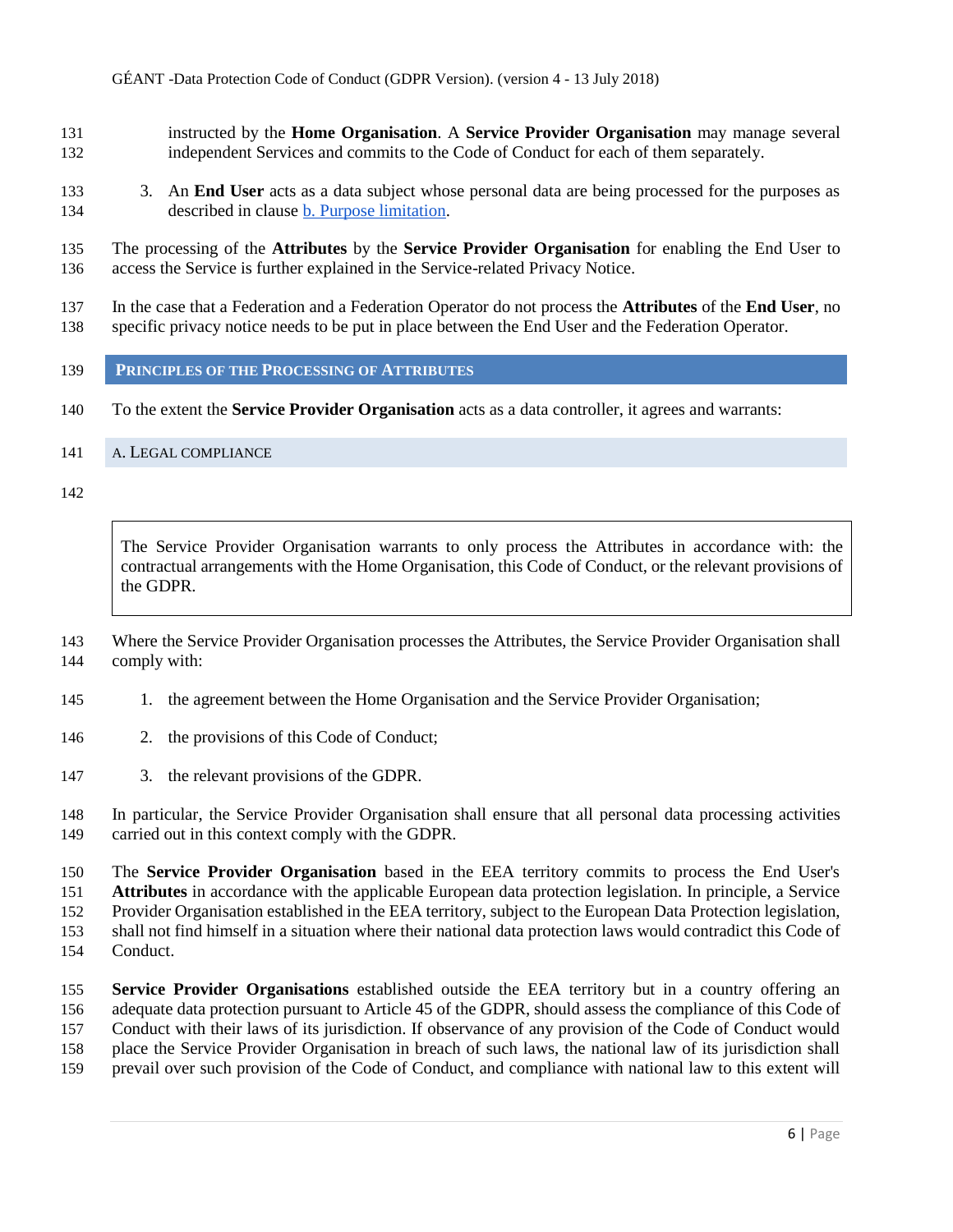not be deemed to create any non-compliance by the Service Provider Organisation with this Code of Conduct.

 The **Service Provider Organisation** based outside the EEA and countries offering adequate data protection commits to process the End User's Attributes in accordance with the GDPR, this Code of Conduct and any other contractual or other arrangements, such as the use of EU model clauses. Such Service Provider Organisations shall make binding and enforceable commitments to apply the appropriate safeguards, 166 including as regards data subjects' rights<sup>2</sup>, in addition to committing to abide by this Code of Conduct.

- **Service Provider Organisations** may be subject to internal regulations and policies of Intergovernmental Organisations.
- Regarding the applicable law, see clause n. Governing law and jurisdiction.
- In the event of conflict between the provisions of this Code of Conduct and the provisions of a contractual
- arrangement with the Home Organisation, see clause r. Precedence.

#### <span id="page-6-0"></span>B. PURPOSE LIMITATION

The **Service Provider Organisation** warrants that it will process Attributes of the **End User** only for the purposes of enabling access to the Service.

 The Attributes shall not be further processed in a manner which is not compatible with the initial purposes (Article 5.b of the GDPR).

The Service Provider Organisation must ensure that Attributes are used only for enabling the End User to

access the Service. As far as the use of Attributes deviating purposes is concerned, see clause c. Deviating

purposes.

 $\overline{a}$ 

In practice, enabling access to the Service covers:

 ● **Authorisation:** managing **End User's** access rights to Services provided by the **Service Provider Organisation** based on the **Attributes**. Examples of such **Attributes** are those describing the End User's **Home Organisation** and organisation unit, their role and position in the **Home Organisation** (whether they are university members, students, administrative staff, etc.) and, for instance, the courses they are taking or teaching. The provenance of those **Attributes** is important for information security purposes; therefore, authorisation cannot be based on an Attribute that an End User has self-asserted.

 ● **Identification: End Users** need to have a personal account to be able to access their own files, datasets, pages, documents, postings, settings, etc. The origin of an **Attribute** used for

<sup>&</sup>lt;sup>2</sup> In the event where a EU End User would lodge a complaint against a Service Provider Organisation based outside the EU (i.e. in the US), the competent European Data Protection Authority would be able to investigate on the alleged violation of data protection.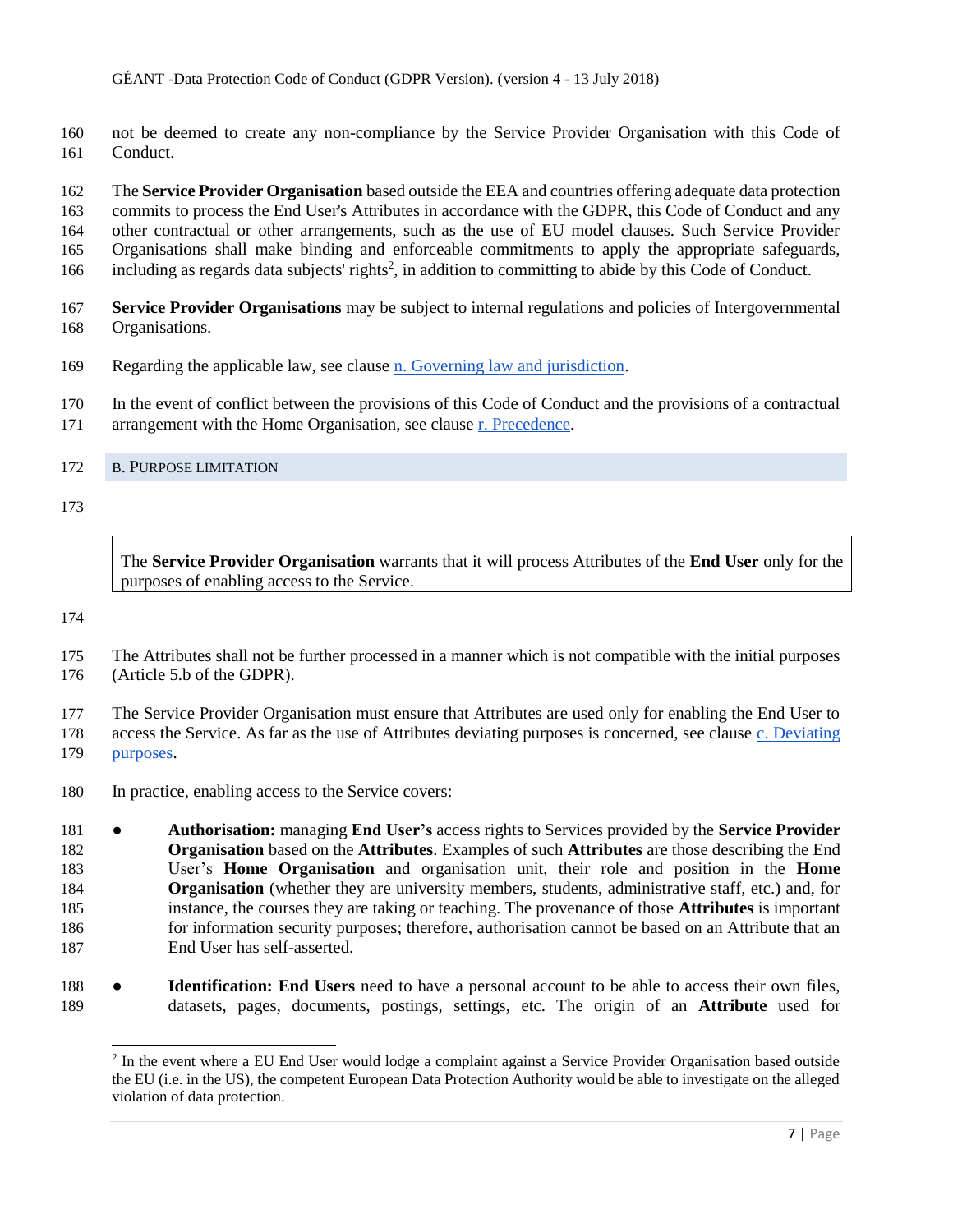- identification is important; to avoid an identity theft, an End User cannot self-assert their own identifier. Instead, the Identity Provider authenticates them and provides the **Service Provider Organisation** with an **Attribute** that contains their authenticated identifier.
- **Transferring real-world trust** to the online world: if the **Service Provider Organisation** supports a user community that exists also in the real world, **Attributes** can be used to transfer that community to the online world. For instance, if the members of the user community know each other by name in the real world, it is important that their names (or other identifiers) are displayed also in any discussion or collaboration forum offered by the **Service Provider Organisation**. The source of those **Attributes** is important; to avoid identity theft, the **Service Provider Organisation** must retrieve users' names from trustworthy sources and not rely on self-assertions.
- **Researcher unambiguity:** ensuring that a researcher's scientific contribution is associated properly to them and not to a wrong person (with potentially the same name or initials). In the research sector, publishing scientific results is part of researchers' academic career and the researchers expect to receive the merit for their scientific contribution. There are global researcher identification systems (such as ORCID and ISNI) which assign identifiers for researchers to help scientific **Service Provider Organisations** to properly distinguish between researchers, even if they change their names or organisation they are affiliated with.
- **Accounting and billing:** personal data can be processed for accounting (for instance, that the consumption of resources does not exceed the resource quota) and billing purposes. In the research and education sector, the bill is not always paid by the End User but by their Home Organisation, project, grant or funding agency.
- **11 Information Security:** personal data can be processed to ensure the integrity, confidentiality and availability of the Service (e.g.: incident forensic and response).
- **Other functionalities** offered by the **Service Provider Organisation** for enabling the End User to access the Service: using **Attributes** of End Users for the purposes of other functionalities offered by the Service Provider Organisation. It is common that services on the Internet send e-mail or other notifications to their users regarding their services. Examples of scenarios where processing End User's email address or other contact detail falls within the scope of enabling access to the Service include for instance:
- <sup>219</sup> **the End User's application to access the resources has been approved by** 220 the resource owner;
- <sup>221</sup> **the End User's permission to use a resource is expiring or they are running** 222 out of the resource allocation quota;
- <sup>223</sup> someone has commented on the End User's blog posting or edited their wiki page.
- See also the next clause on deviating purposes.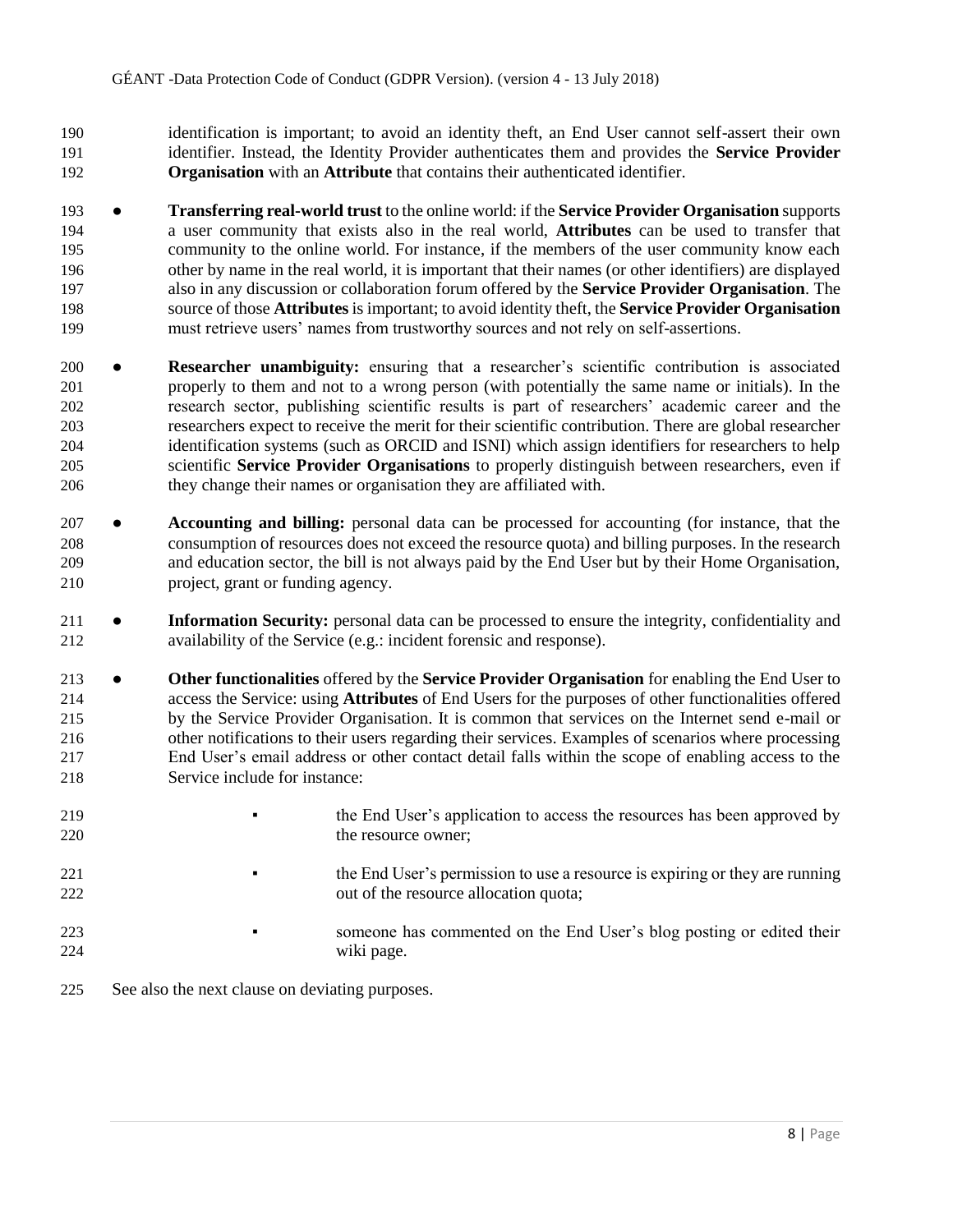#### <span id="page-8-0"></span>C. DEVIATING PURPOSES

The Service Provider Organisation commits not to process the Attributes for purposes other than enabling the End User to access the Service, unless the End User has given prior consent to the Service Provider Organisation.

 If the Service Provider Organisation wants to use the Attributes for purposes other than "enabling the End User to access the Service" (see b. Purpose limitation), it can only do so if the End User gives their consent to the Service Provider Organisation. See also clause l. End User's consent for the requirements on consent.

231 Examples of deviating purposes<sup>3</sup> are: sending the End User commercial or unsolicited messages, including End User's e-mail address to a newsletter offering new services, selling the Attributes to third parties,

transferring information to third parties such as the search history, profiling activities etc.

<span id="page-8-1"></span>D. DATA MINIMISATION

l

The Service Provider Organisation commits to minimise the Attributes requested to those that are adequate, relevant and not excessive for enabling access to the Service and, where a number of Attributes could be used to provide access to the Service, to use the least intrusive Attributes possible.

 The following list presents examples of Attributes that are **adequate**, **relevant** and **not excessive** for enabling the End User to access the Service. The Attribute names refer to the schema (e.g. eduPerson, Schac) and protocol (SAML2) definitions currently used widely in the GÉANT community:

- an Attribute (such as, eduPerson(Scoped)Affiliation, eduPersonEntitlement or schacHomeOrganisation) indicating that the End User is authorised to use the Service:
- **•** a trusted value provided by the IdP is needed instead of a value self-asserted by the End User.
- an Attribute (such as, SAML2 PersistentId) uniquely identifying the End User required, for instance, to store the End User's Service profile:
- a trusted value provided by the IdP is needed. To avoid an identity theft, an End User cannot self-assert their own identifier.

<sup>&</sup>lt;sup>3</sup> Consult the Article 29 Working Party's [Opinion 03/2013 on purpose limitation.](http://ec.europa.eu/justice/data-protection/article-29/documentation/opinion-recommendation/files/2013/wp203_en.pdf) This document can guide the Service Provider to ascertain whether the purpose for the processing of the personal data is compatible or not.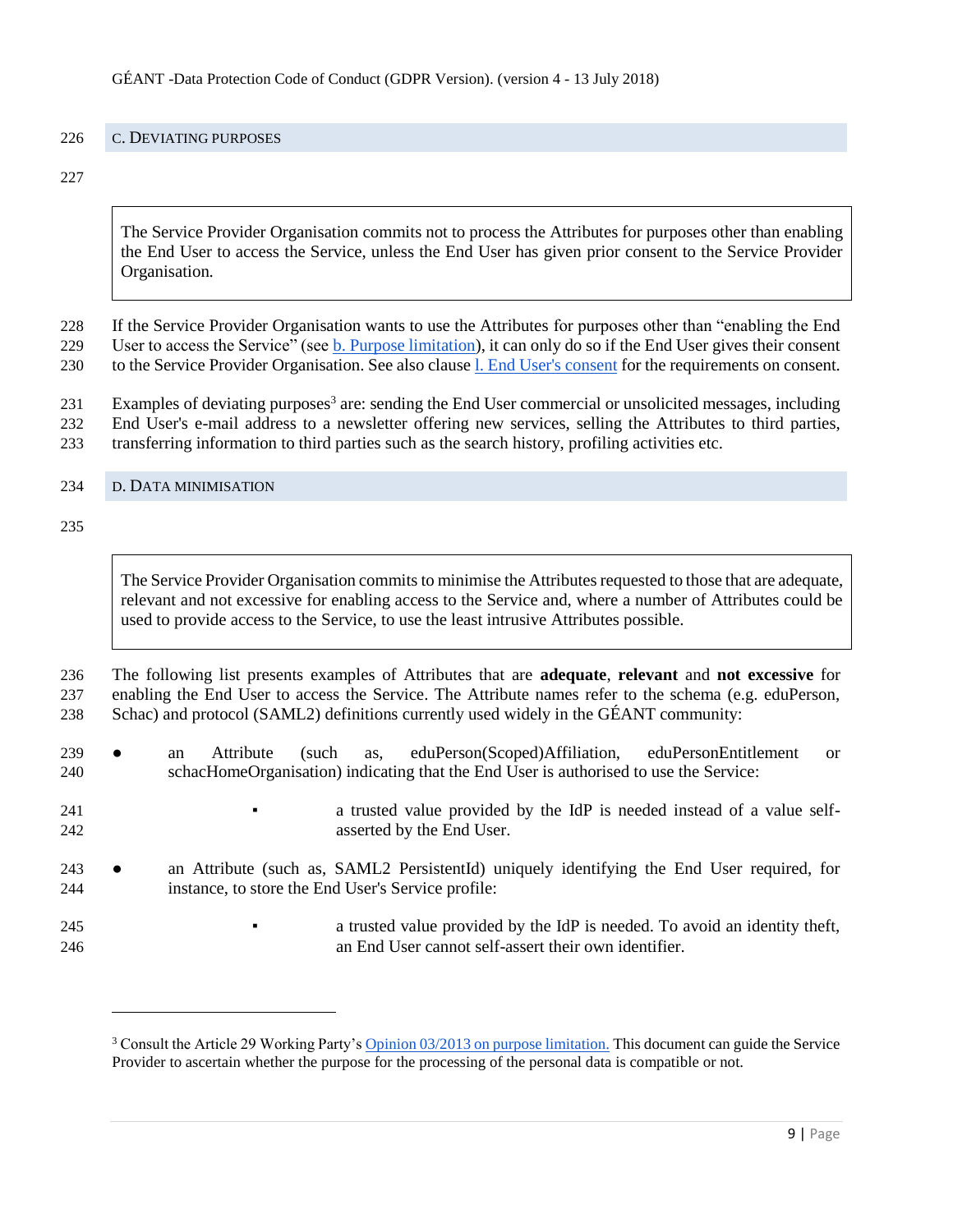- if there are several alternative unique identifiers available for the Service, the least intrusive must be used:
- **•** a pseudonymous bilateral identifier (such as, SAML2 persistentId) is preferred;
- if enabling access to the Service requires matching the same End User's accounts between two Service Provider Organisations, a Service Provider Organisation can request a more intrusive identifier (such as eduPersonPrincipalName or eduPersonUniqueID), whose value for a given user is shared by several Service Provider Organisations;
- if there is a legitimate reason for an End User (such as a researcher) to keep their identity and profile in the Service Provider Organisation even when the organisation they are affiliated with changes, a permanent identifier (such as, ORCID identifier) can be used.
- a name Attribute (such as commonName or DisplayName Attribute) is necessary for a wiki or other collaboration platform, if the End Users know each other in real life and need to be able to transfer their existing real-world trust to an online environment.
- if knowing the contributor's name is important for the collaboration, the name can be requested;
- **•** otherwise, the name cannot be requested. Instead, the Service may indicate the user as "unknown" or use a pseudonym the user has selected or the system has assigned to him/her.
- e-mail address or other contact details, if it is necessary to contact the **End User** for the proper functioning of the Services offered by the **Service Provider Organisation**.

 In the context of this Code of Conduct, under no circumstances a **Service Provider Organisation** is authorised to request End User's Attribute revealing racial or ethnic origin, political opinions, religious or philosophical beliefs, trade-union membership, genetic data, biometric data for the purposes of uniquely identifying a natural person or data concerning health or sex life or sexual orientation.

- <span id="page-9-0"></span>E. INFORMATION DUTY TOWARDS END USER
- 

The **Service Provider Organisation** shall provide the **End User** with a Privacy Notice before they initiate the federated login for the first time.

This Privacy Notice must be concise, transparent, intelligible and provided in an easily accessible form.

The Privacy Notice shall contain at least the following information:

● the name, address and jurisdiction of the **Service Provider Organisation**; where applicable;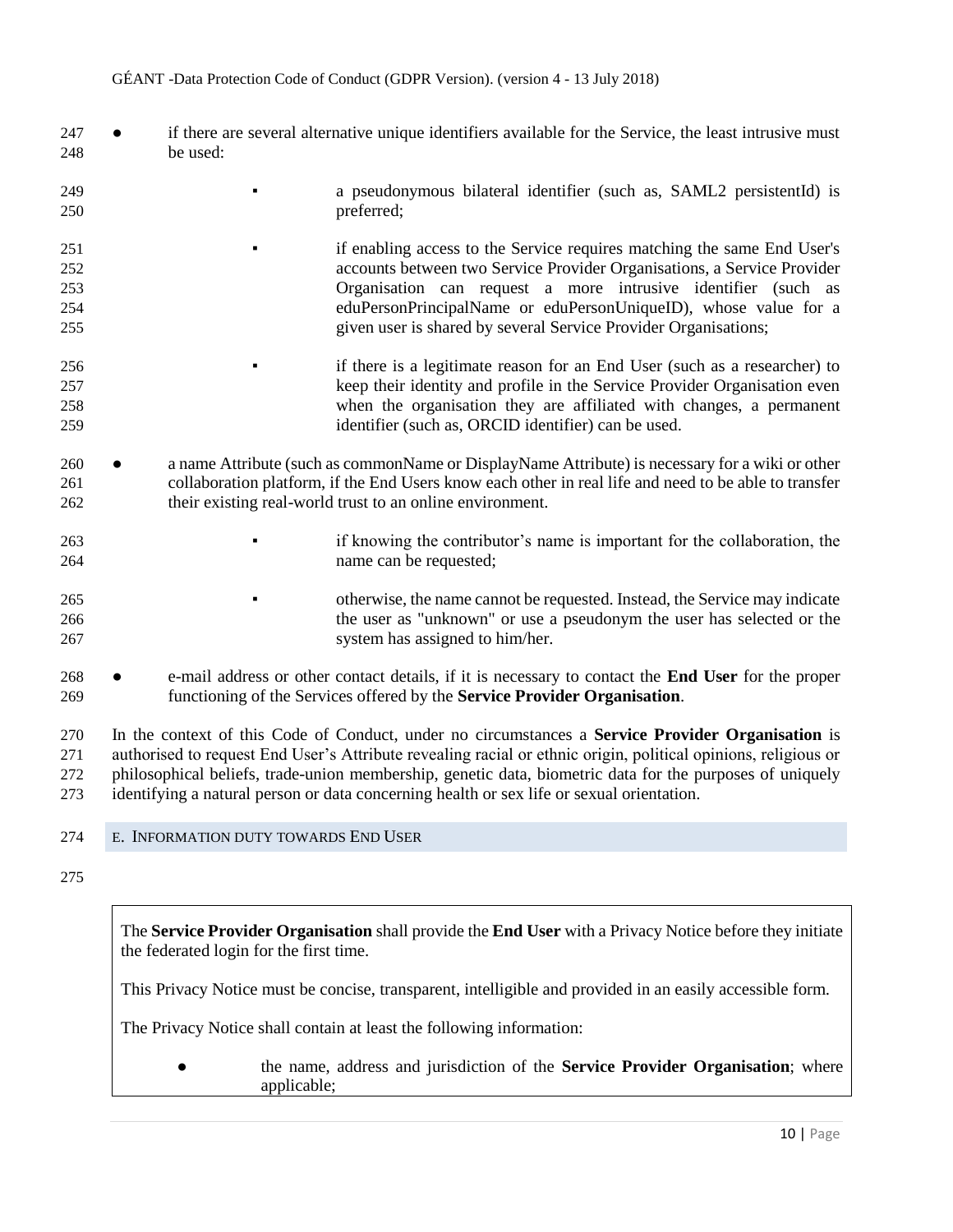- the contact details of the data protection officer, where applicable;
- the purpose or purposes of the processing of the **Attributes**;
- a description of the **Attributes** being processed as well as the legal basis for the processing;
- the third party recipients or categories of third party recipient to whom the Attributes might be disclosed, and proposed transfers of **Attributes** to countries outside of the European Economic Area;
- the existence of the rights to access, rectify and delete the **Attributes** held about the **End User**;
- the retention period of the **Attributes**;
- a reference to this Code of Conduct:
- the right to lodge a complaint with a supervisory authority.

276 The Privacy Notice can be, for instance, linked to the front page of the Service. It is important that the **End** 

- 277 **User** can review the policy before they log in for the first time. The Privacy Notice shall use clear and plain
- 278 language.

279 The Privacy Notice is Service specific and not the same for different Services of a Service Provider 280 Organisation.

281 The **Service Provider Organisation** needs to describe in its Privacy Notice how End Users can exercise 282 their right to access, request correction and request deletion of their personal data.

 The **Service Provider Organisation** may include additional information, but must include as a minimum the information described above. The additional information could for example refer to the additional data processing activities of the **Service Provider Organisation**. Additional processing activities must comply with the provisions of clause c. Deviating purposes and be included in the Privacy Notice.

287 The **Service Provider Organisations** are advised to make use of the Privacy Notice template that belongs 288 to the supporting material of the Code of Conduct in Appendix 1: Information duty towards End Users.

- <span id="page-10-0"></span>289 F. INFORMATION DUTY TOWARDS HOME ORGANISATION
- 290

The **Service Provider Organisation** commits to provide to the **Home Organisation** or its Agent at least the following information:

- a) a machine-readable link to the Privacy Notice;
- b) indication of commitment to this Code of Conduct;
- c) any relevant updates or changes in the local data protection legislation that may affect this Code of Conduct.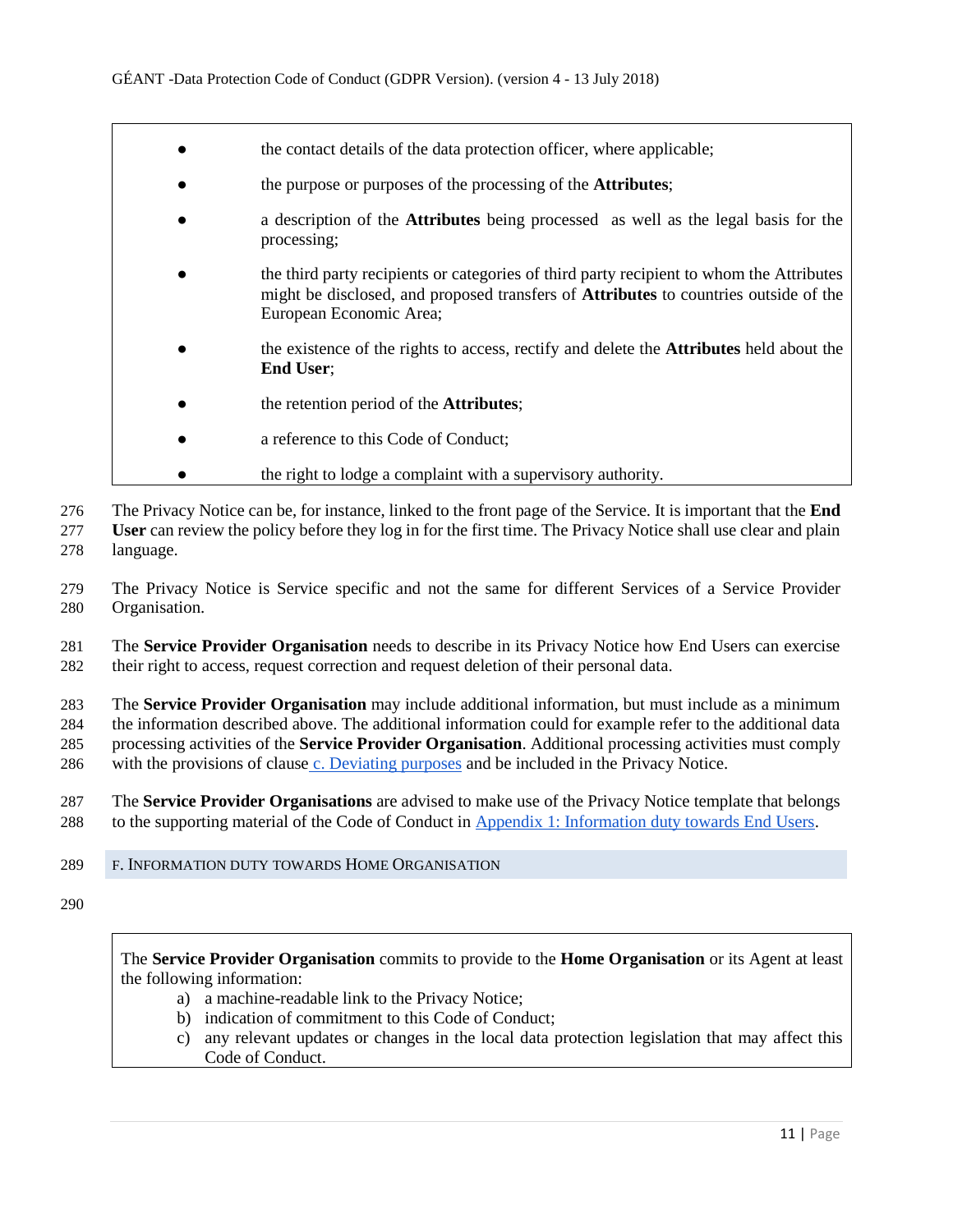GÉANT has put in place a scalable technical solution allowing **Service Provider Organisations** to add their adherence to this Code of Conduct and to communicate its Service Privacy Notice's URL. This information is shared with the Home Organisation's Identity Provider before it releases the End User's Attributes to the **Service Provider Organisation**, enabling the Home Organisation to present it to the End User.

 The current technical infrastructure is based on standard SAML 2.0 metadata management and distribution system operated by Federation operators. However this Code of Conduct will apply despite the future changes in the technical infrastructure.

# <span id="page-11-0"></span>G. DATA RETENTION

The **Service Provider Organisation** shall delete or anonymise all **Attributes** without undue delay as soon as they are no longer necessary for the purposes of providing the Service.

 Under the GDPR, anonymised data does not constitute personal data; therefore, anonymised data can be kept indefinitely.

 The retention period of the **Attributes** depends on the particularities of the Service and it needs to be decided by the **Service Provider Organisation**. However, a **Service Provider Organisation** shall not store the **Attributes** for an unlimited or indefinite period of time.

 The **Service Provider Organisation** has to implement an adequate data retention policy compliant with the GDPR and other applicable data protection legislation. The existence of this policy must be communicated in the Service's Privacy Notice (see clause e. Information duty towards End User).

 In principle the personal data must be deleted or anonymised if the **End User** (or their **Home Organisation**) no longer wishes to use the Service.

 However, in many cases, the **End User** does not explicitly inform the **Service Provider Organisation** that they no longer wish to use the Service, they just do not log in to the Service anymore. In this case it is considered as a good practice to delete or anonymise the **End User's** personal data if they have not logged in for 18 months.

 On the other hand, there are also circumstances where an **End User** not signing in does not necessarily mean that they no longer wish to use the Service. The **Service Provider Organisation** shall implement appropriate processes to manage this type of situation. For instance:

 ● if the Service is an archive for scientific data, the researchers who deposit their datasets to the archive may still remain the owners or custodians of the dataset although they do not log in for a while;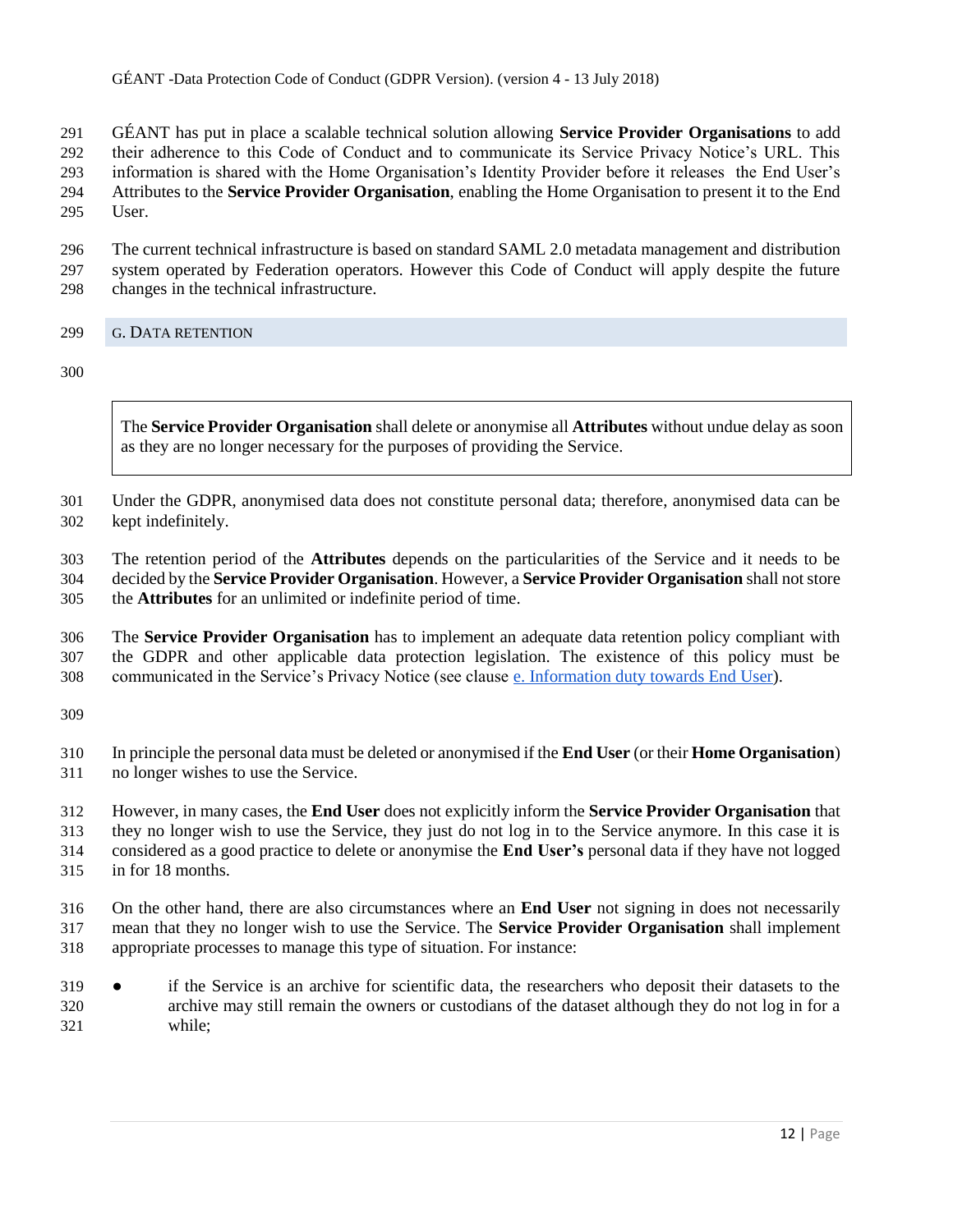- if the Service is a Git (a widely used source code management system) an **End User** uses to publish their computer program code, the **End User** may still want to be able to log in and maintain their code, although they have not logged in for a while;
- if the Service is a repository where researchers publish their scientific findings and contribution, the researchers still want to have their name and other **Attributes** attached to the finding, although they do not regularly log in;
- if the Service is a collaborative application (such as, a wiki or a discussion board) where the **End User** has their name or other **Attribute** attached to their contribution to let the other users learn and assess the provenance of the contribution and Attribute it to a specific person.
- The Personal Data, including log files, do not need to be removed or anonymised as long as they are needed:
- for archiving purposes in the public interest, scientific or historical research purposes or statistical purposes;
- for compliance with a legal obligation which requires processing by International, European or Member State law to which the **Service Provider Organisation** is subject;
- for the performance of a task carried out in the public interest;
- 337 for the establishment, exercise or defence of legal claims, such as resource allocation or invoices;
- for exercising the right of freedom of expression and information.

#### <span id="page-12-0"></span>H. SECURITY MEASURES

The **Service Provider Organisation** warrants taking appropriate technical and organisational measures to safeguard Attributes against accidental or unlawful destruction or accidental loss, alteration, unauthorised disclosure or access. These measures shall ensure a level of security appropriate to the risks represented by the processing and the nature of the data to be protected, having regard to the state of the art and the cost of their implementation.

 The **Service Provider Organisation** shall implement the security measures described in Appendix 2: Information Security, technical and organisational guidelines for Service Provider Organisations.

<span id="page-12-1"></span>I. SECURITY BREACHES

The **Service Provider Organisation** commits to, without undue delay, report all suspected privacy or security breaches, meaning any breach of security leading to the accidental or unlawful destruction, loss, alteration, unauthorised disclosure of, or access to, personal data transmitted, stored or otherwise processed concerning the **Attributes** to the **Home Organisation** or its Agent and, where this is legally required, to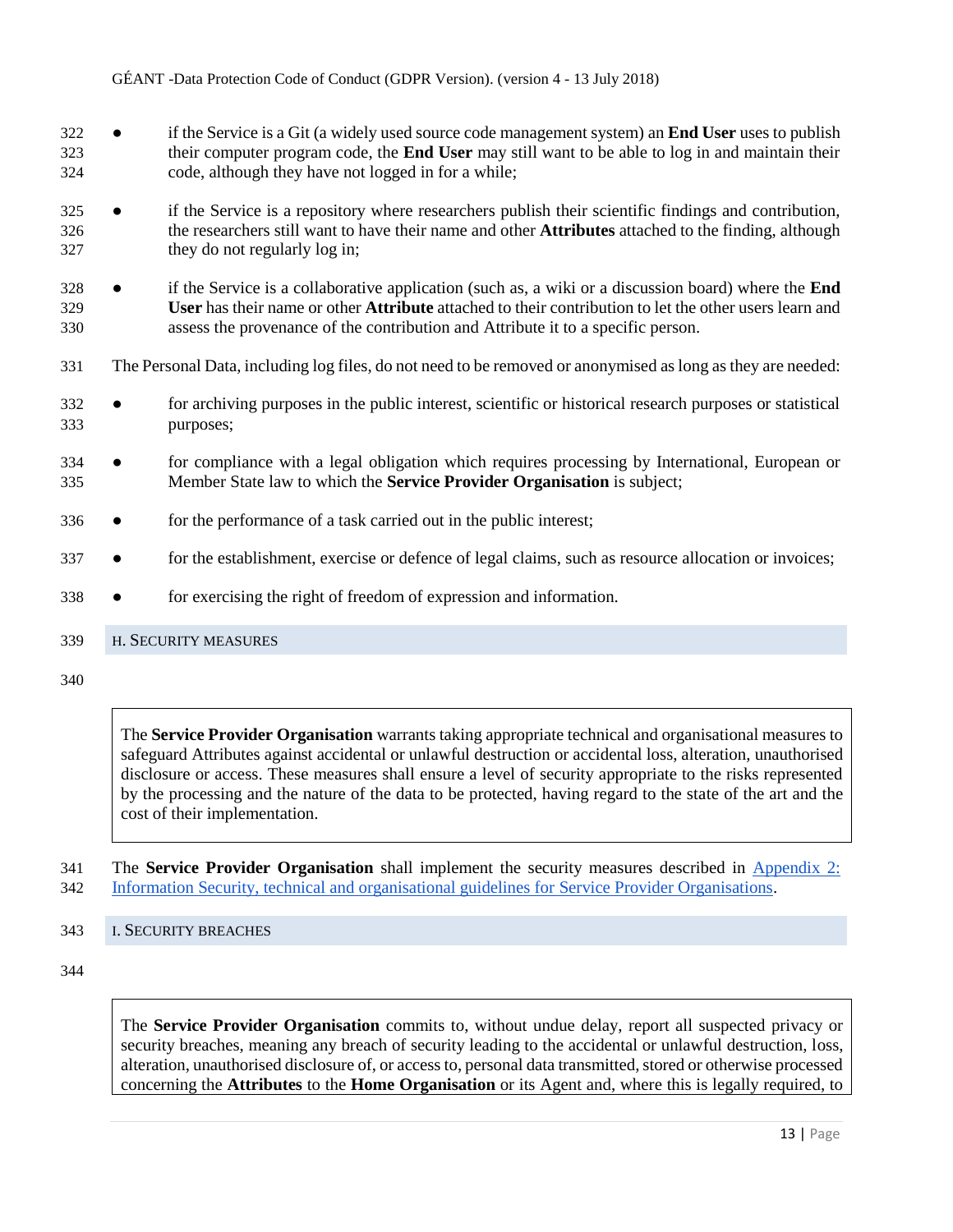the competent data protection authority and/or to the **End Users** whose data are concerned by the security or privacy breach.

 Article 33 of the GDPR describes the conditions when a personal data breach must be notified to the supervisory authority. This clause imposes an obligation to notify also the Home Organisation, to allow them to take the necessary technical and organisational measures for mitigating any risk the **Home Organisation** may be exposed to.

 For example, if the **Service Provider Organisation** suspects that one or more user accounts in the **Home Organisation** has been compromised, the **Service Provider Organisation** contacting the **Home Organisation** enables the **Home Organisation** to take measures to limit any further damage (such as, suspend the compromised accounts) and to start the necessary actions to recover from the breach, if any.

 The **Service Provider Organisation** shall use the security contact point of the Home Organisation or its Agent as provided in the technical infrastructure (currently, SAML 2.0 metadata), or an appropriate alternative, for the reporting.

<span id="page-13-0"></span>J. TRANSFER OF PERSONAL DATA TO THIRD PARTIES

The **Service Provider Organisation** shall not transfer Attributes to any third party (such as a collaboration partner) except:

a) if mandated by the **Service Provider Organisation** for enabling the End User to access its Service on its behalf, or;

b) if the third party is committed to the Code of Conduct or has undertaken similar duties considered sufficient under the data protection law applicable to the **Service Provider Organisation** or;

c) if prior consent has been given by the End User.

 The **Service Provider Organisation** shall not transfer Attributes to any third party (third party means a data controller other than the Home organisation or the Service Provider Organisation such as a collaboration partner) except:

- a) if the third party is a data processor for the **Service Provider Organisation** in which case an ordinary controller-processor relationship applies between the **Service Provider Organisation** and the third party working on behalf of the **Service Provider Organisation**. The **Service Provider Organisation** must conclude a written agreement with such data processor in accordance with applicable laws.
- b) if the third party is committed to the Code of Conduct. This is expected to be the case for various collaborative research scenarios, where the Service is provided to the **End User** by several data controllers working in collaboration.
- A typical scenario is where a research collaboration has a **Service Provider Organisation** that receives **Attributes** from **Home Organisations** and passes on (parts of) those **Attributes** to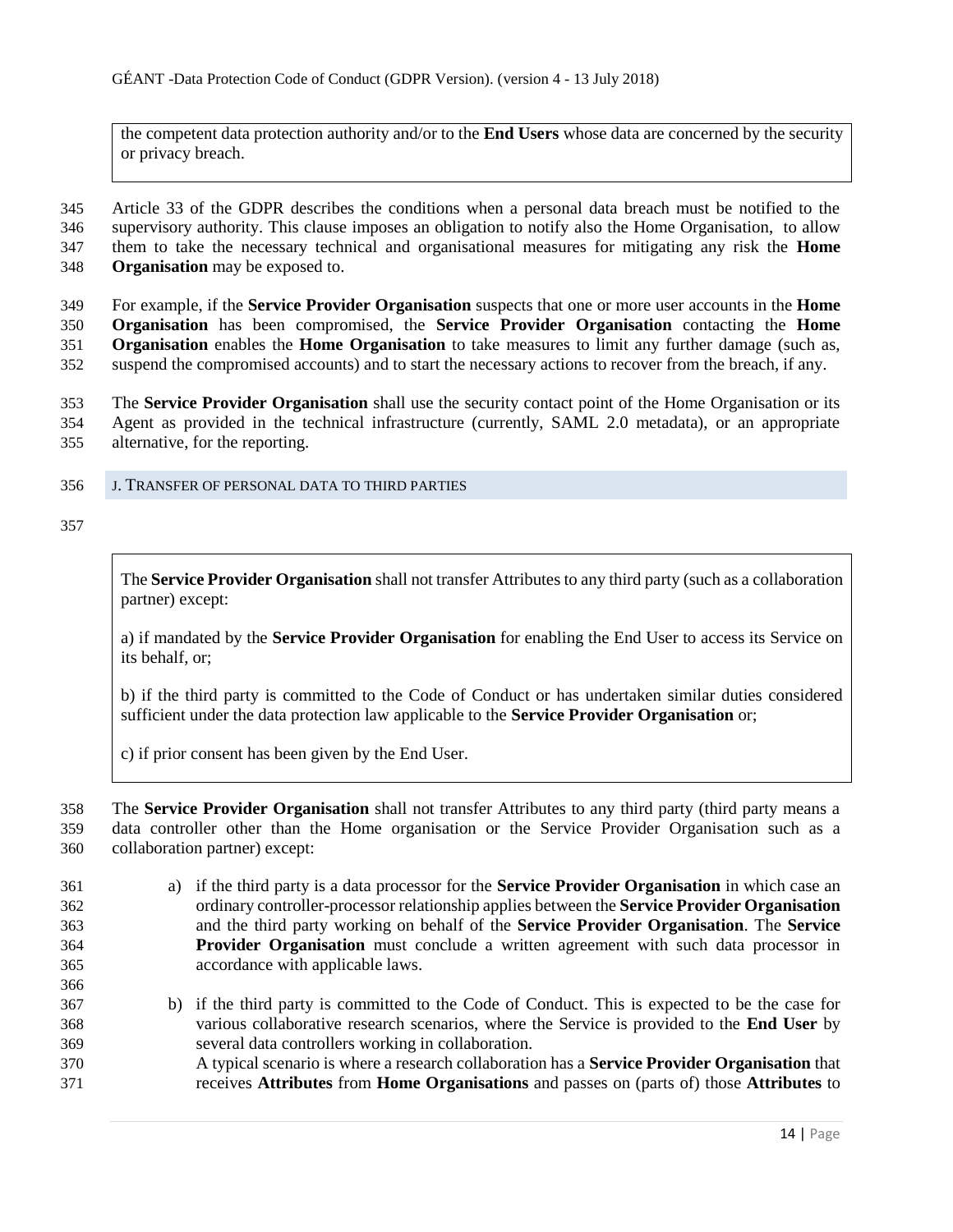third parties providing the actual Services. In this case, where the **Service Provider Organisation** acts as a proxy for the third parties, the **Service Provider Organisation** must ensure that all third parties receiving Attributes are committed to the Code of Conduct or similar (such as a Data Processing Agreement or a Data Transfer Agreement).

- In contrast, if none of the **Attributes** received from the **Home Organisation** are being passed on, e.g. when only an internal identifier assigned by the proxy is sent to the third parties, the proxy does not need to make sure those third parties are committed to the Code of Conduct.
- The organisation operating a proxy service, as described above, must act as intermediary between the **Home Organisation** and the third party. For instance, the proxy needs to relay the suspected privacy or security breaches to the **Home Organisation** or its Agent, as described in clause h. Security measures.
- c) if prior consent has been given by the **End User.** For the requirements of such consent, see clause l. End User's consent.
- If transfer to a third party includes also a transfer to a third country, the next clause imposes further requirements.

#### <span id="page-14-0"></span>K. TRANSFER OF PERSONAL DATA TO THIRD COUNTRIES

1. Transfers among **Service Provider Organisations** that have adhered to the Code of Conduct. This Code of Conduct constitutes an adequate legal basis for cross-border transfers of Attributes among the **Service Provider Organisations** that have adhered to it, whether the **Service Provider Organisation** receiving the Attributes is established in the European Economic Area or not. In other terms, the Code of Conduct legitimates cross-border transfers among the parties that have committed to the Code of Conduct.

2. Transfers to parties that have **not** adhered to this Code of Conduct established outside the EEA The **Service Provider Organisation** guarantees that, when transferring **Attributes** to a party that has not adhered to this Code of Conduct and that is based outside the European Economic Area or in a country without an adequate level of data protection pursuant to Article 45.1 of the GDPR or the recipient is an International Organisation, to take appropriate safeguards.

**• Consent of the End User**: The unambiguous consent of the data subject legitimates data transfers to third countries, even if the recipient does not offer an adequate level of protection. The **Service Provider Organisation** may rely on the End User's freely given informed revocable consent as described in clause l. End User's consent.

 Under European data protection legislation, transfers of personal data from the European Economic Area to third countries that do not offer an adequate level of data protection are restricted, unless the recipient territory ensures so-called *"appropriate safeguards"*. However, Article 49 of the GDPR provides with an exhaustive list of derogations to this general prohibition. The following derogations are relevant for this context: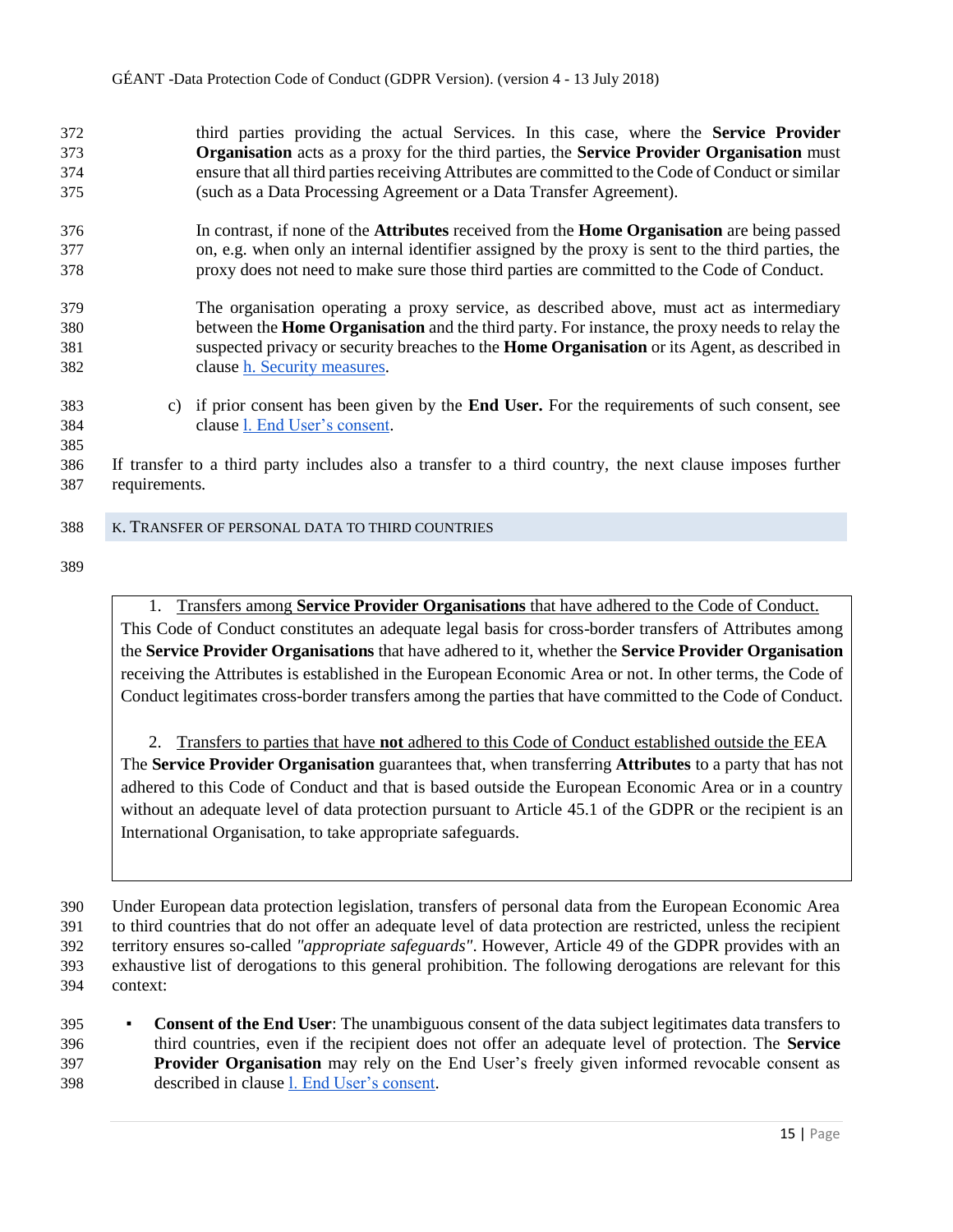▪ **Contractual guarantees**: The existence of an appropriate contractual framework, supported by Standard contract clauses, either adopted by the European Commission or by a supervisory authority, the use of appropriate safeguards such as Binding Corporate Rules or other legally binding and enforceable instruments are recognised methods of transferring personal data. The use of Standard contract clauses does not exclude the possibility for the contracting parties to include them in a wider contract nor to add other clauses as long as they do not enter in contradiction. When using EU model clauses, the **Service Provider Organisation** needs to verify and ascertain that the other party is able to comply with all contractual obligations set out in the model clauses, especially taking into account local law applicable to such party.

- **Approved code of conduct:** an approved code of conduct pursuant to Article 40 of the GDPR together with binding and enforceable commitments of the controller or processor in the third country to apply the appropriate safeguards, including as regards data subjects' rights.
- If transferring Attributes to a third country involves also a transferring them to a third party, also clause j. Transfer of personal data to third parties needs to be satisfied.
- <span id="page-15-0"></span>L. END USER'S CONSENT

Consent must be freely given, specific, informed and must unambiguously indicate the **End User's** wishes by which they, by a statement or by a clear affirmative action, signify agreement to the processing of their personal data.

 When a **Service Provider Organisation** relies on End User's consent (e.g. c. Deviating purposes, j. Transfer of personal data to third parties, k. Transfer of personal data to third countries), it can be provided by a written statement, including by electronic means. This could include ticking a box when visiting an internet website, choosing privacy settings options of a software or another statement or conduct (i.e. a clear affirmative action) which clearly indicates the data subject's acceptance of the proposed processing of their personal data. Consent shall always be documented. Furthermore, the **End Users** shall be able to withdraw their consent .

 Following Recital 43 of the GDPR, the Service Provider Organisation shall not rely on consent when there is a clear imbalance between the End User and the Service Provider Organisation.

 Notice that this Code of Conduct for Service Provider Organisations does not make normative requirements on the Home Organisation's legal grounds to release Attributes to the Service Provider Organisation.

- However, the user interaction assumes the Attribute release is not based on the End User's consent.
- <span id="page-15-1"></span>M. LIABILITY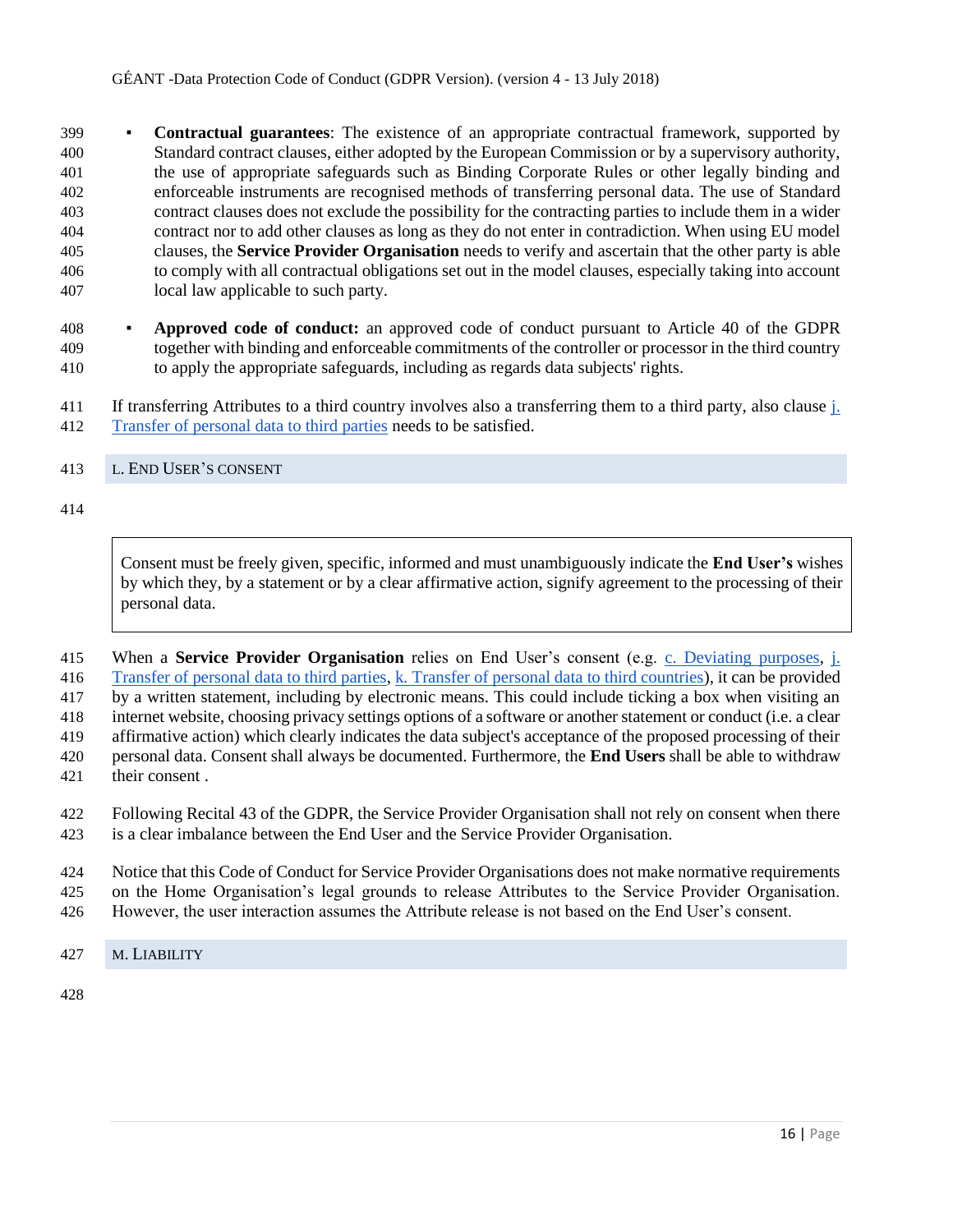The Service Provider Organisation agrees to hold harmless the **End User and** the **Home Organisation** (as well as the Agent) who has suffered damage as a result of any violation of this Code of Conduct by the **Service Provider Organisation** as determined in a binding and enforceable judicial ruling.

 In the event of damages related to the breach of this Code of Conduct (i.e.: using the **Attributes** for other purposes, sharing the **Attributes** with third parties etc.), the **Service Provider Organisation** will hold the other parties harmless following a binding and enforceable judicial ruling.

 For example, in case an **End User** files a complaint against their **Home Organisation** for unlawful release of **Attributes** after a **Service Provider Organisation** has released the **Attributes** to a third party, the **Service Provider Organisation** agrees to assume the liabilities of the **Home Organisation** towards the **End User** in respect of a breach of this Code of Conduct by the Service Provider Organisation. .

<span id="page-16-0"></span>N. GOVERNING LAW AND JURISDICTION

This Code of Conduct shall be interpreted in the light of the GDPR and of the guidance issued by the European Data Protection Board or its predecessor<sup>4</sup>, always notwithstanding any privileges and immunities of Service Provider Organisations being International Organisations, as these are awarded by their constituent and/or statutory documents and international law.

If there are any disputes regarding the validity, interpretation or implementation of this Code of Conduct, the parties shall agree on how and where to settle them.

 This Code of Conduct shall be interpreted in the light of the GDPR and of guidance issued by the regulatory authorities such as the European Data Protection Board

 If there are disputes regarding the validity, interpretation or implementation of this Code of Conduct, the parties shall agree on how and where to settle them. For instance, if there is a dispute between a Home Organisation and Service Provider Organisation who are established in the same EU Member State, the parties can agree on using the local law and court. If the parties are both International Organisations, the parties can agree on an arbitration court. If only one of the parties is an International Organisation, the parties shall bring their dispute before the arbitration court of the Service Provider's jurisdiction. If the parties cannot come to an agreement, the Dutch laws and courts are assumed.

<span id="page-16-1"></span>O. ELIGIBILITY

 $\overline{a}$ 

 Th[e](http://ec.europa.eu/justice/data-protection/article-29/documentation/opinion-recommendation/files/2010/wp179_en.pdf) [Opinion 8/2010 on applicable law](http://ec.europa.eu/justice/data-protection/article-29/documentation/opinion-recommendation/files/2010/wp179_en.pdf) of the Article 29 Working Party, as [updated in 2015,](http://ec.europa.eu/justice/data-protection/article-29/documentation/opinion-recommendation/files/2015/wp179_en_update.pdf) provides useful guidance on how to determine the applicable law in cross-national collaborations.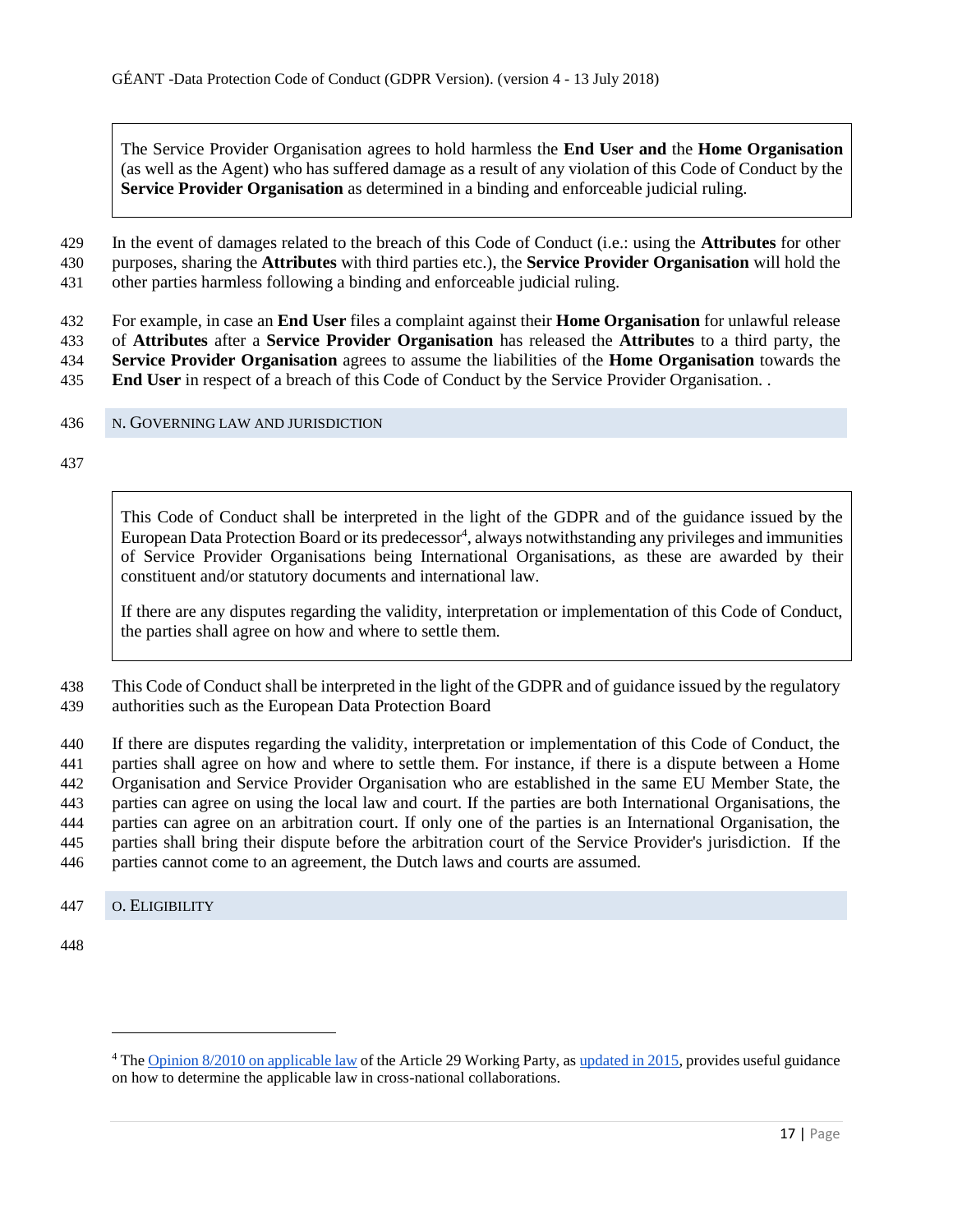The Code of Conduct must be implemented and executed by a duly authorised representative of the **Service Provider Organisation**.

449 Each **Service Provider Organisation** must make sure that the commitment to this Code of Conduct is done 450 by a person or by several persons (sometimes called a "signature authority") who has or have the right to 451 commit the **Service Provider Organisation** to this Code of Conduct.

452 The person administering the Service that receives **Attributes** must identify the person or body in their 453 organisation that can decide if the **Service Provider Organisation** commits to this Code of Conduct, as 454 the Service administrator cannot necessarily take this decision on their own.

- <span id="page-17-0"></span>455 P. TERMINATION OF THE CODE OF CONDUCT
- 456

The **Service Provider Organisation** can only terminate adherence to this Code of Conduct in case of:

- this Code of Conduct being replaced by a similar arrangement, or;
- the termination of the Service provisioning to the Home Organisation or;
- the effective notification provided by the authorised representative of the Service Provider Organisation to terminate its adherence to this Code of Conduct.

457 Even after the **Service Provider Organisation** has terminated its adherence to the Code of Conduct, the 458 Attributes received continue to be protected by the GDPR (see q. Survival of the Code of Conduct).

<span id="page-17-1"></span>459 Q. SURVIVAL OF THE CODE OF CONDUCT

460

The **Service Provider Organisation** agrees to be bound by the provisions of this Code of Conduct that are intended to survive due to their sense and scope after the end, lapse or nullity of this Code of Conduct until the processing terminates.

<span id="page-17-2"></span>461 R. PRECEDENCE

462

The Service Provider Organisation warrants to comply with the stipulation that, in the event of conflict between a provision contained in this Code of Conduct and a provision of the agreement concluded between the **Service Provider Organisation** and the **Home Organisation**, the provision of the agreement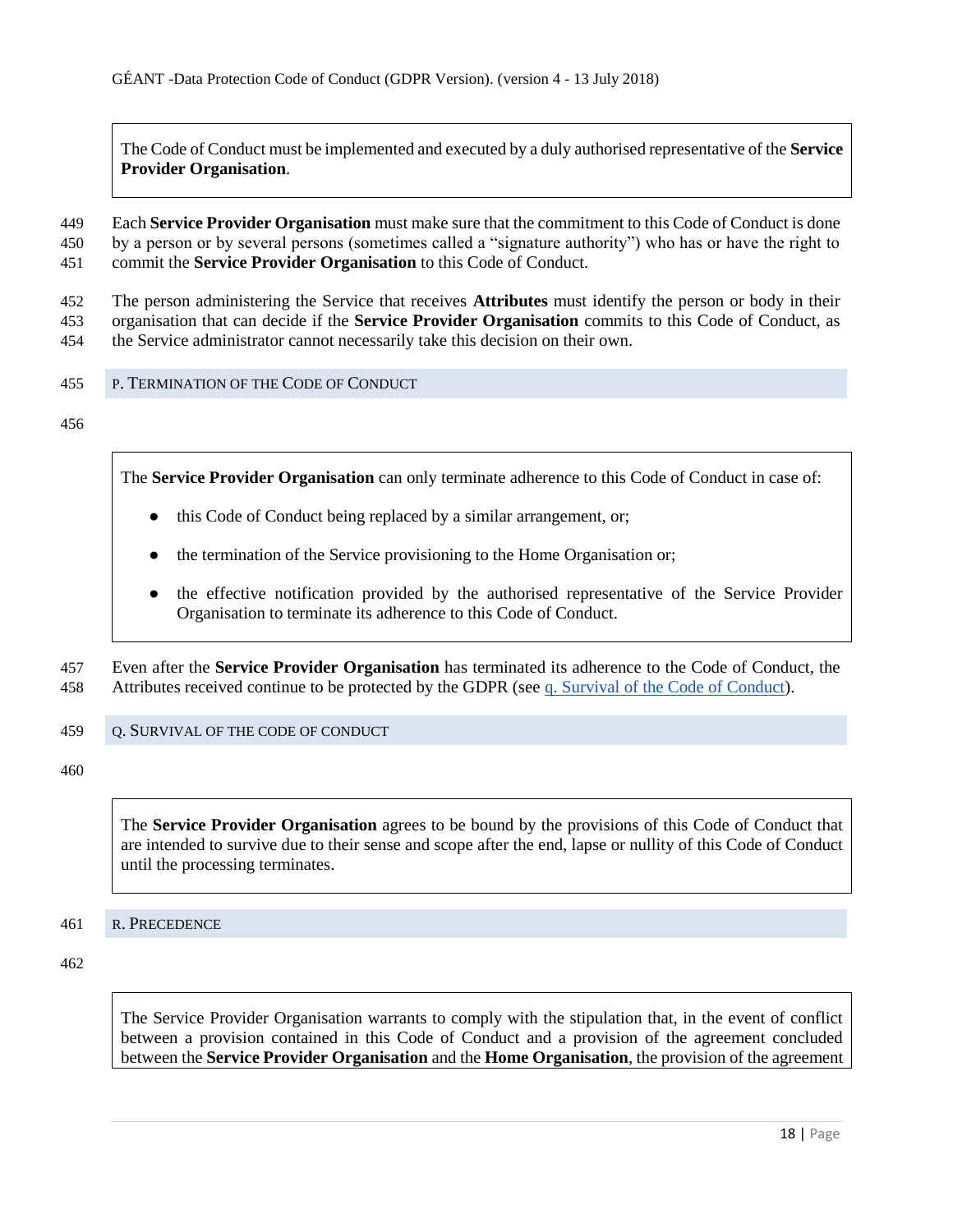concluded between **Service Provider Organisation** and **Home Organisation** takes precedence over the provision of this Code of Conduct.

In case of conflict between the provisions of the agreement between the Service Provider Organisation and the Home Organisation, this Code of Conduct and/or the data protection legislation, the following order shall prevail:

- 1. the agreement between the Home Organisation and the Service Provider Organisation;
- 2. the provisions of this Code of Conduct and;
- 3. Applicable Data Protection Laws (such as other country specific law on Data protection or Privacy).

 If a **Service Provider Organisation** has an agreement (possibly a data processing agreement) with (some of) the **Home Organisation**(s) and the agreement is in conflict with this Code of Conduct, that agreement has precedence.

This section allows the **Service Provider Organisation** to have a bilateral agreement overriding the Code

of Conduct with some **Home Organisations**, meanwhile, this Code of Conduct will still apply to the other

**Home Organisations** that have not entered into a bilateral agreement.

## <span id="page-18-0"></span>**ATTRIBUTE PROVIDERS**

 An Attribute Provider is an organisation other than the Home Organisation that manages extra Attributes for End Users of a Home Organisation and releases them to the Service Provider Organisations.

 According to Section Functional Scope, the Service Provider Organisations and the communities representing the Service Provider Organisations can agree to apply the Code of Conduct also to other Attributes, such as those the Service Provider Organisations manage and share themselves. The organisation managing the extra Attributes becomes an Attribute Provider.

- When the Code of Conduct is applied to Attributes managed by Attribute Providers, the Service Provider Organisation further agrees and warrants the following:
- (see clause i. Security Breaches) the Service Provider Organisation commits to report all suspected privacy or security breaches also to the Attribute Provider;
- 480 (see clause m. Liability) the Service Provider Organisation agrees to hold harmless also the Attribute Provider who has suffered damage as a result of any violation of this Code of Conduct by the Service Provider Organisation as determined in a binding and enforceable judicial ruling;
- (see clause r. Precedence) the Service Provider Organisation warrants to comply also with the stipulation that, in the event of conflict between a provision contained in this Code of Conduct and a provision of the agreement concluded between the Service Provider Organisation and the Attribute Provider, the provision of the agreement concluded between Service Provider Organisation and Attribute Provider takes precedence over the provision of this Code of Conduct.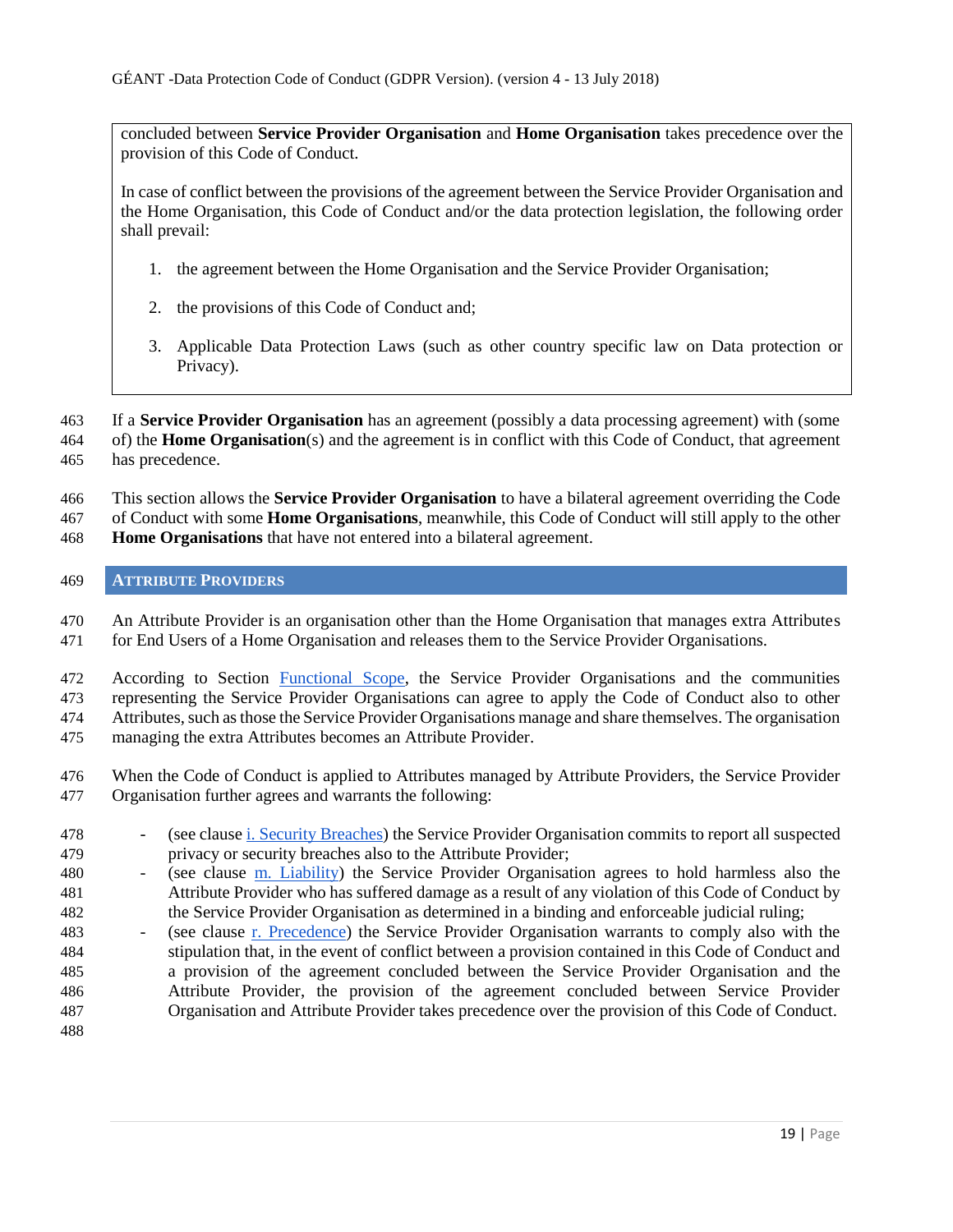## <span id="page-19-0"></span>**APPENDIX 1: INFORMATION DUTY TOWARDS END USERS**

- This appendix consists of two parts:
- I. How a Service Provider Organisation can develop a Privacy Notice.
- Although this is a mandatory obligation, practice has shown that it is a challenge for many **Service Provider Organisations** to develop an appropriate Privacy Notice for the Services they provide. A practical template is provided to assist the **Service Provider Organisations**.
- II. How the **Home Organisation** should inform the **End User** about the **Attribute release**.
- This guideline is primarily for software developers who develop an **End User** interface for the **Attribute** release on an **Identity Provider** server.

#### <span id="page-19-1"></span>PRIVACY NOTICE TEMPLATE

 This template intends to assist **Service Provider Organisations** in developing a Privacy Notice document that fulfils the requirements of the GDPR and the Code of Conduct. The template presents some examples (in italics) and proposes some issues that should be to taken into account.

 The Privacy Notice must be provided at least in English. You can add another column to the template for a local translation of the text. Alternatively, the local translation can be a parallel page, and you can use the xml:lang element to introduce parallel language versions of the Privacy Notice page as described in SAML2 Profile for the Code of Conduct.

| Name of the Service                     | SHOULD be the same as mounter DisplayName<br>WebLicht                                                                                                                       |
|-----------------------------------------|-----------------------------------------------------------------------------------------------------------------------------------------------------------------------------|
| Description of the<br>Service           | SHOULD be the same as moules. Description<br>WebLicht is a service for language research. It provides an execution<br>environment for automatic annotation of text corpora. |
| Data controller and a<br>contact person | Tübingen university, Institute for language research<br>Laboratory manager Bob Smith, bob.smith@example.org                                                                 |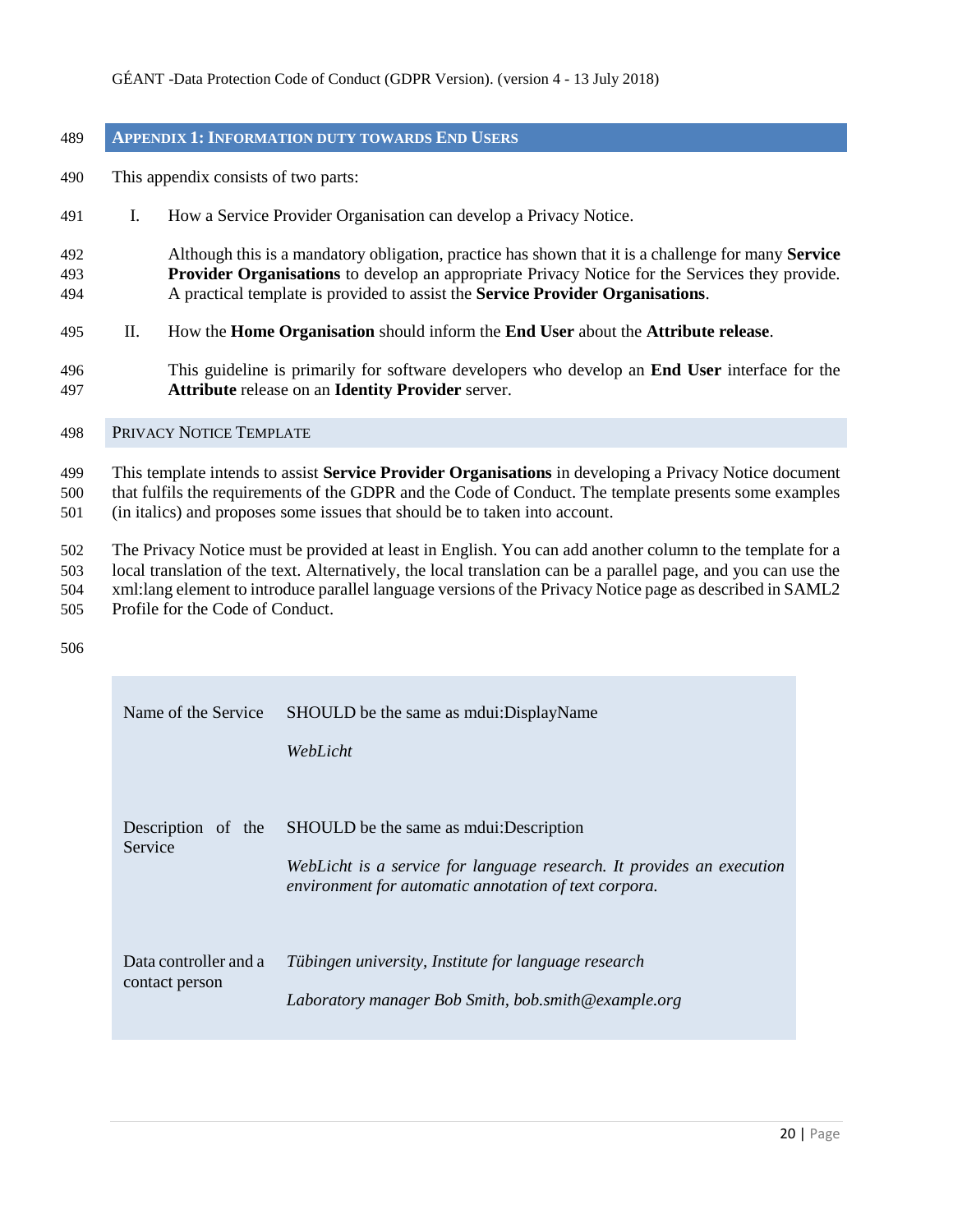# Data controller's data protection officer, if applicable If the controller has a data protection officer (GDPR Section 4) *Chief Security Officer bill.smith@example.org* Jurisdiction and supervisory authority The country in which the Service Provider Organisation is established and whose laws are applied. SHOULD be an **[ISO 3166 code](http://en.wikipedia.org/wiki/ISO_3166)** followed by the name of the country and its subdivision if necessary for qualifying the jurisdiction. *DE-BW Germany Baden-Württemberg* How to lodge a complaint to the competent Data protection authority: *Instructions to lodge a complaint are available at ...* Personal data processed and the legal basis for processing *A. Personal data retrieved from your Home Organisation: - your unique user identifier (SAML persistent identifier) \* - your role in your Home Organisation (eduPersonAffiliation Attribute) \* - your name \* B. Personal data you have provided or may be generated as a result of your use of our service: - logfiles on the service activity \* - your profile ... \* = the personal data is necessary for providing the Service. Other personal data is processed because you have consented to it.* Please make sure the list A. matches the list of requested Attributes in the Service Provider Organisation's SAML 2.0 metadata.

#### GÉANT -Data Protection Code of Conduct (GDPR Version). (version 4 - 13 July 2018)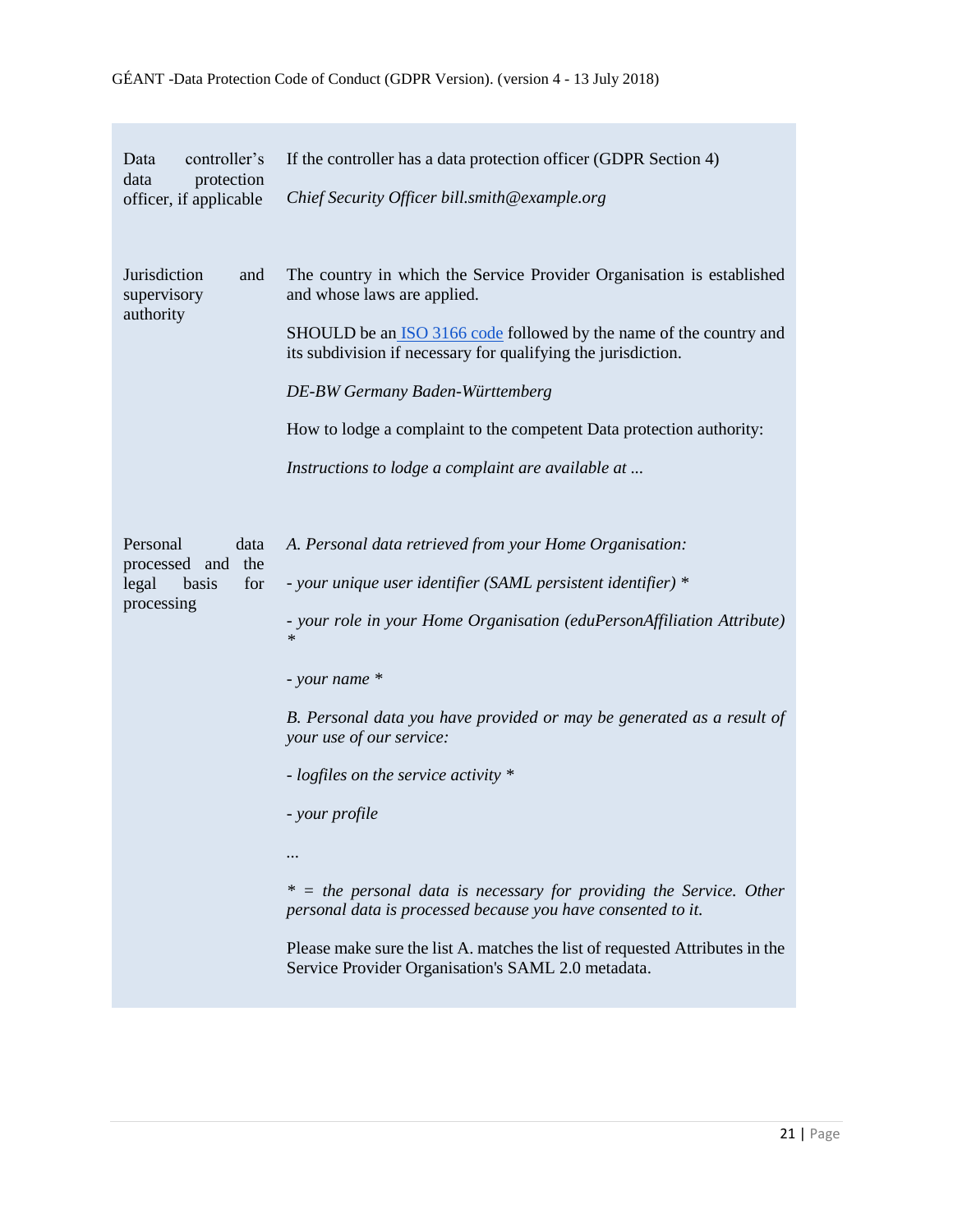| of<br>the<br>Purpose<br>of<br>processing<br>personal data                                           | Don't forget to describe also the purpose of the log files, if they contain<br>personal data (usually they do).<br>Your personal data is used<br>to authorise your access to and use of the compute resources we<br>provide<br>to properly account your use to relevant infrastructure funding<br>bodies<br>to ensure the integrity and availability of our service<br>-                                                                                                                                                                                                                                                                                                                                                                                                                                                                                                                                                                                                                                                                                                                                                                                          |
|-----------------------------------------------------------------------------------------------------|-------------------------------------------------------------------------------------------------------------------------------------------------------------------------------------------------------------------------------------------------------------------------------------------------------------------------------------------------------------------------------------------------------------------------------------------------------------------------------------------------------------------------------------------------------------------------------------------------------------------------------------------------------------------------------------------------------------------------------------------------------------------------------------------------------------------------------------------------------------------------------------------------------------------------------------------------------------------------------------------------------------------------------------------------------------------------------------------------------------------------------------------------------------------|
| Third<br>parties<br>to<br>whom personal data<br>is disclosed                                        | Notice clause j of the Code of Conduct for Service Provider<br>Organisations.<br>We may share your personal data with third parties (or otherwise allow<br>them access to it) in the following cases:<br>to satisfy any applicable law, regulation, legal process, subpoena<br>(a)<br>or governmental request;<br>to enforce this Privacy Policy, including investigation of<br>(b)<br>potential violations thereof;<br>Are the 3rd parties outside EU/EEA or the countries or international<br>organisations whose data protection EC has decided to be adequate? If<br>yes, references to the appropriate or suitable safeguards.<br>In the case where a third party is located in a country whose data<br>protection laws are not as comprehensive as those of the countries within<br>the European Union we will take appropriate steps to ensure that<br>transfers of your personal data are still protected in line with European<br>standards.<br>You have a right to contact us for more information about the safeguards<br>we have put in place to ensure the adequate protection of your personal<br>data when this is transferred as mentioned above. |
| How<br>to<br>access,<br>rectify and delete the<br>personal data and<br>object<br>its<br>processing. | Contact the contact person above.<br>To rectify the data released by your Home Organisation, contact your<br>Home Organisation's IT helpdesk.                                                                                                                                                                                                                                                                                                                                                                                                                                                                                                                                                                                                                                                                                                                                                                                                                                                                                                                                                                                                                     |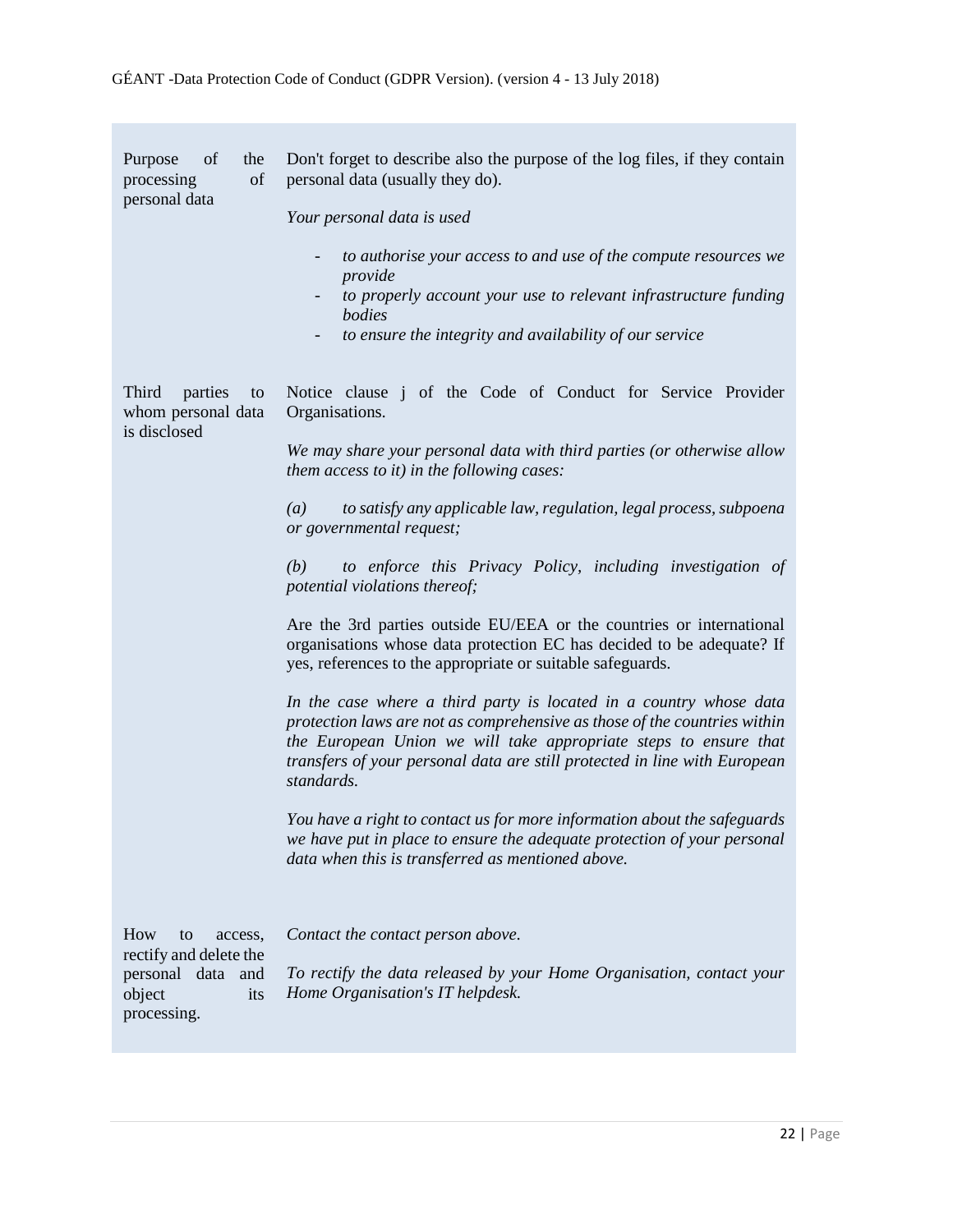| Withdrawal<br>of<br>consent           | If personal data is processed based on user consent, how they can<br>withdraw it?                                                                                                                                                               |
|---------------------------------------|-------------------------------------------------------------------------------------------------------------------------------------------------------------------------------------------------------------------------------------------------|
| Data portability                      | Can the user request their data be ported to another Service? How?                                                                                                                                                                              |
| Data retention                        | When the user record is going to be deleted or anonymised? Remember,<br>you cannot store user records infinitely. It is not sufficient that you<br>promise to delete user records on request. Instead, consider defining an<br>explicit period. |
|                                       | Personal data is deleted on request of the user or if the user hasn't used<br>the Service for 18 months.                                                                                                                                        |
| Protection<br>Data<br>Code of Conduct | Your personal data will be protected according to the Code of Conduct<br>for Service Provider Organisations, a common standard for the research<br>and higher education sector to protect your privacy.                                         |
|                                       |                                                                                                                                                                                                                                                 |

507

a sa T

508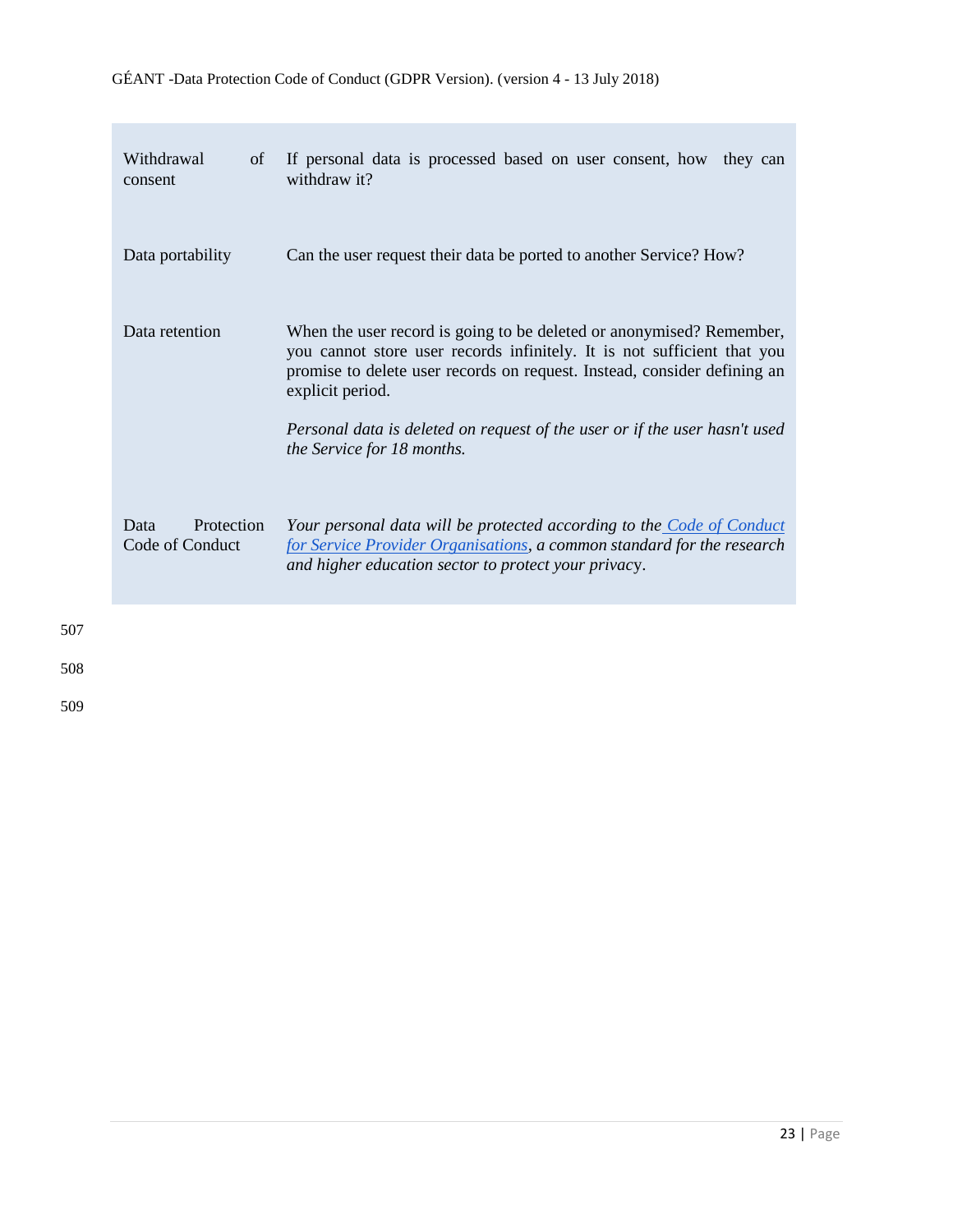#### <span id="page-23-0"></span> **APPENDIX 2:INFORMATION SECURITY, TECHNICAL AND ORGANISATIONAL GUIDELINES FOR SERVICE PROVIDER ORGANISATIONS**

 This annex describes the technical and organisational security measures for protecting the **Attributes** as well as the information systems of the Service Provider Organisation where they are processed (such as a SAML SP software, the infrastructures on which the software is deployed and the application(s) it supplies with the Attributes). Note that the scope of this document is limited to what is required to protect the Attributes. The Service Provider Organisation may need to define additional requirements for the protection of its assets.

- To address the technical and organisational measures to protect the Attributes as well as the information systems of the Service Provider Organisation where they are processed, it is recommended that the **Service**
- **Provider Organisations** adopt the security measures described in the Sirtfi trust framework (ver 1.0)
- [SIRTFI] which are copied below for convenience.

## <span id="page-23-1"></span>NORMATIVE ASSERTIONS

 In this section a set of assertions are defined that each organisation shall self-attest to so that they may participate in the Sirtfi trust framework. These are divided into four areas: operational security, incident response, traceability and participant responsibilities.

 An attestation to the assertions in this document refers specifically and only to the statements in this section 528 that are identified by labels within square brackets "[", "]".

 How comprehensively or thoroughly each asserted capability should be implemented across an organisation's information system assets is not specified. The investment in mitigating a risk should be commensurate with the degree of its potential impact and the likelihood of its occurrence, and this determination can only be made within each organisation.

## <span id="page-23-2"></span>1 OPERATIONAL SECURITY [OS]

 Managing access to information resources, maintaining their availability and integrity, and maintaining confidentiality of sensitive information is the goal of operational security.

- [OS1] Security patches in operating system and application software are applied in a timely manner.
- [OS2] A process is used to manage vulnerabilities in software operated by the organisation.
- [OS3] Mechanisms are deployed to detect possible intrusions and protect information systems from significant and immediate threats
- 540 [OS4] A user's access rights can be suspended, modified or terminated in a timely manner.
- [OS5] Users and Service Owners (as defined by ITIL [ITIL]) within the organisation can be contacted.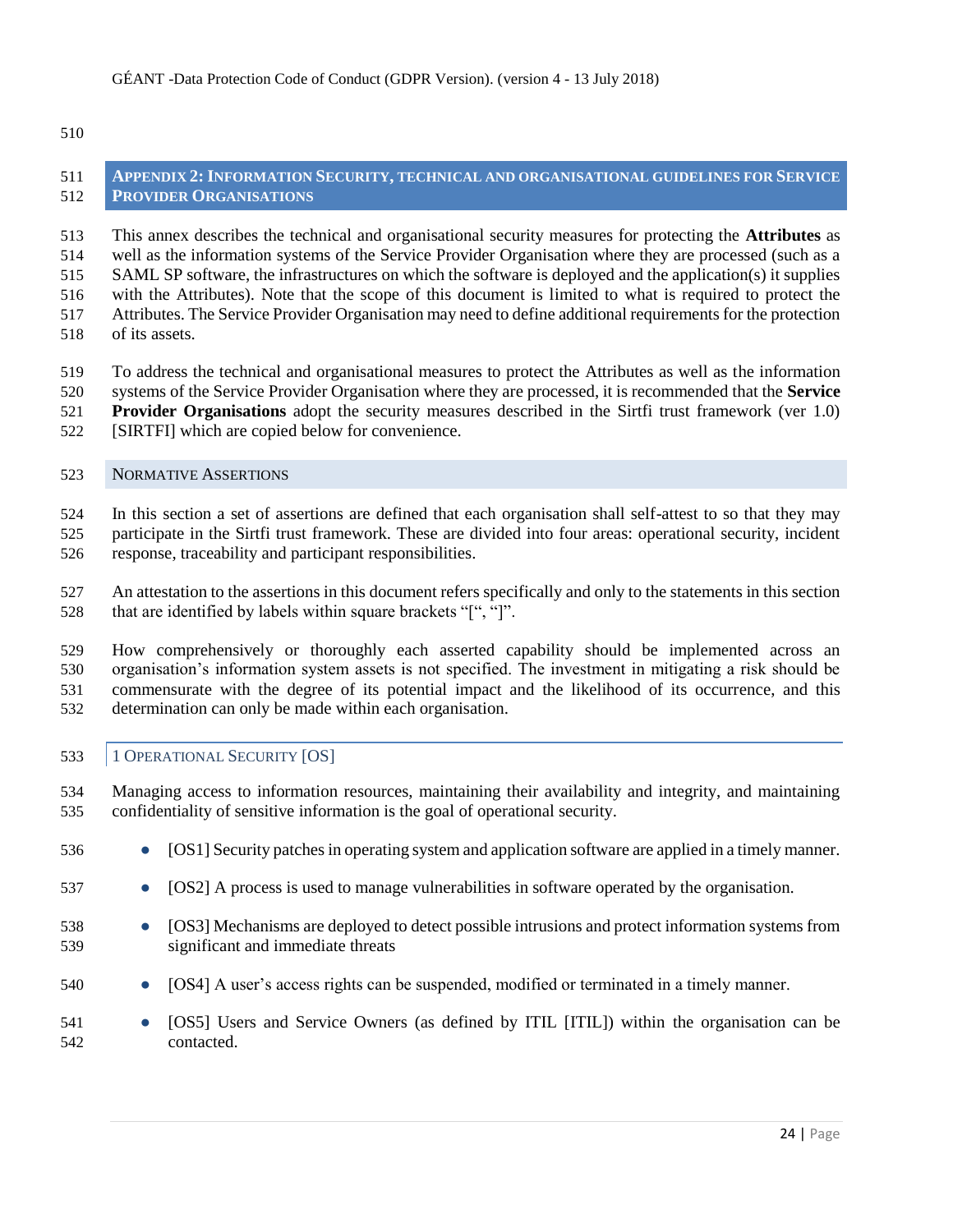● [OS6] A security incident response capability exists within the organisation with sufficient authority to mitigate, contain the spread of, and remediate the effects of a security incident.

## <span id="page-24-0"></span>2 INCIDENT RESPONSE [IR]

 Assertion [OS6] above posits that a security incident response capability exists within the organisation. This section's assertions describe its interactions with other organisations participating in the Sirtfi trust framework.

- [IR1] Provide security incident response contact information as may be requested by an R&E federation to which your organisation belongs.
- [IR2] Respond to requests for assistance with a security incident from other organisations participating in the Sirtfi trust framework in a timely manner.
- [IR3] Be able and willing to collaborate in the management of a security incident with affected organisations that participate in the Sirtfi trust framework.
- [IR4] Follow security incident response procedures established for the organisation.
- [IR5] Respect user privacy as determined by the organisations policies or legal counsel.
- [IR6] Respect and use the Traffic Light Protocol [TLP] information disclosure policy.

## <span id="page-24-1"></span>3 TRACEABILITY [TR]

 To be able to answer the basic questions "who, what, where, and when" concerning a security incident requires retaining relevant system generated information, including accurate timestamps and identifiers of system components and actors, for a period of time.

- [TR1] Relevant system generated information, including accurate timestamps and identifiers of system components and actors, are retained and available for use in security incident response procedures.
- [TR2] Information attested to in [TR1] is retained in conformance with the organisation's security incident response policy or practices.
- <span id="page-24-2"></span>4 PARTICIPANT RESPONSIBILITIES [PR]
- All participants (IdPs and SPs) in the federations need to rely on appropriate behaviour.
- **•** [PR1] The participant has an Acceptable Use Policy (AUP).
- [PR2] There is a process to ensure that all users are aware of and accept the requirement to abide by the AUP, for example during a registration or renewal process.
- 
- <span id="page-24-3"></span>REFERENCES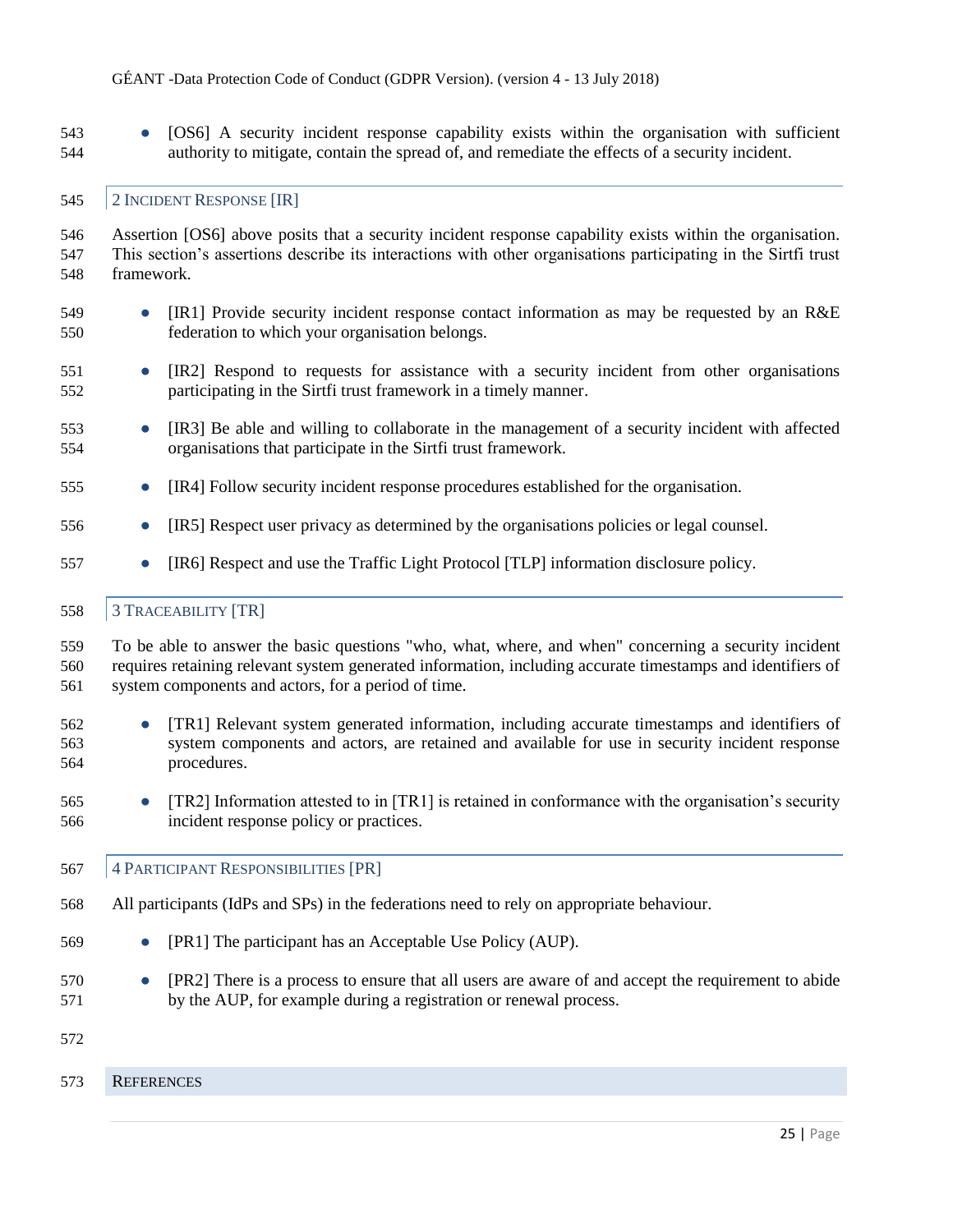- [ITIL] Axelos ITIL Glossary of Terms, <https://www.axelos.com/glossaries-of-terms>
- [SIRTFI] A Security Incident Response Trust Framework for Federated Identity, version 1.0: <https://refeds.org/wp-content/uploads/2016/01/Sirtfi-1.0.pdf>
- [TLP] US Cert Traffic Light Protocol, <https://www.us-cert.gov/tlp>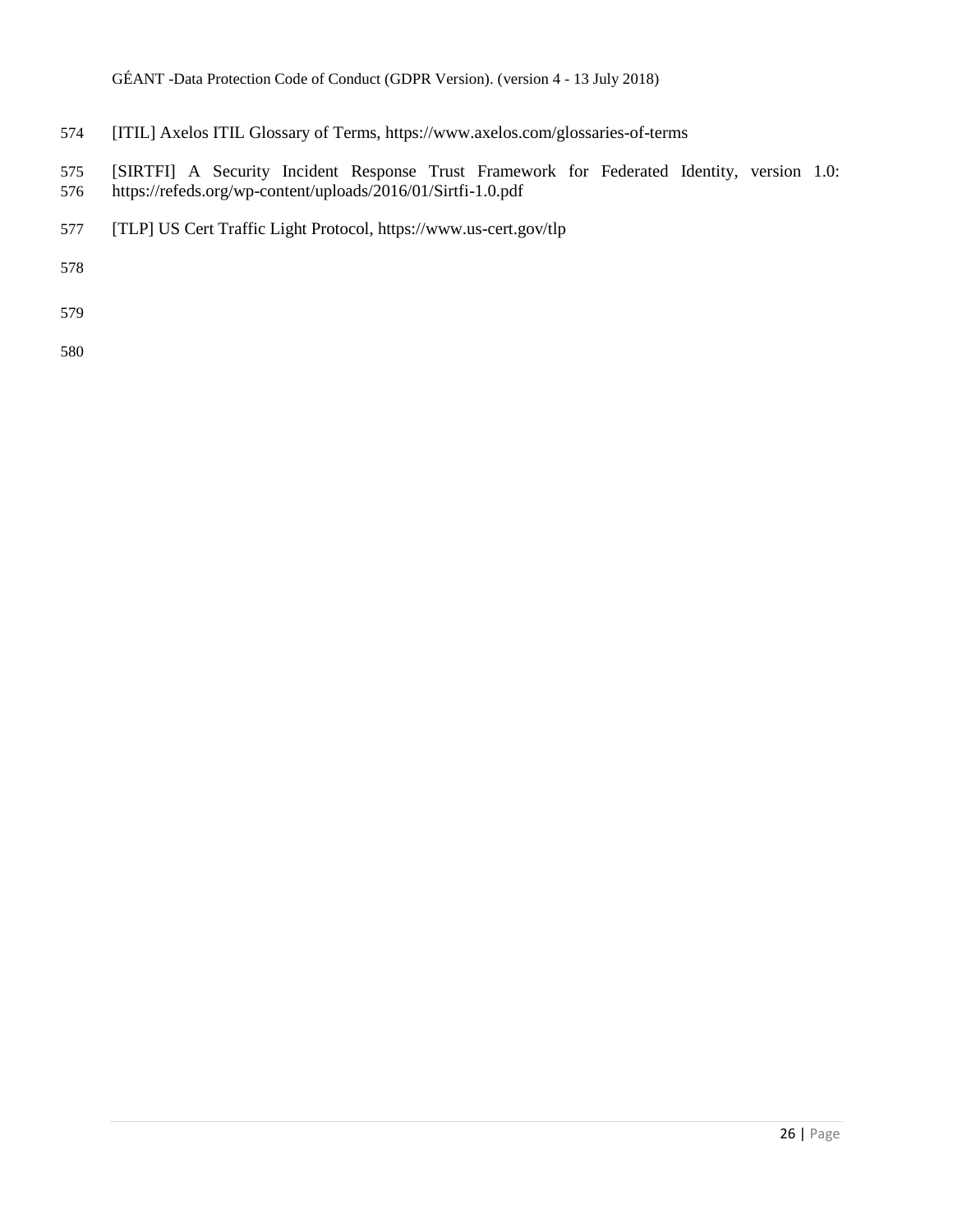<span id="page-26-2"></span><span id="page-26-1"></span><span id="page-26-0"></span>

| 582                                                                                                                               | <b>APPENDIX 3: HANDLING NON-COMPLIANCE OF SERVICE PROVIDER ORGANISATIONS</b>                                                                                                                                                                                                                                                                                                                                                                                                                                                                                                                                                                                                                                                                                                                                                                                                                                                                                                                                                                                                                                                                                                                                                                                                                                                                                                                                               |
|-----------------------------------------------------------------------------------------------------------------------------------|----------------------------------------------------------------------------------------------------------------------------------------------------------------------------------------------------------------------------------------------------------------------------------------------------------------------------------------------------------------------------------------------------------------------------------------------------------------------------------------------------------------------------------------------------------------------------------------------------------------------------------------------------------------------------------------------------------------------------------------------------------------------------------------------------------------------------------------------------------------------------------------------------------------------------------------------------------------------------------------------------------------------------------------------------------------------------------------------------------------------------------------------------------------------------------------------------------------------------------------------------------------------------------------------------------------------------------------------------------------------------------------------------------------------------|
| 583                                                                                                                               | <b>INTRODUCTION</b>                                                                                                                                                                                                                                                                                                                                                                                                                                                                                                                                                                                                                                                                                                                                                                                                                                                                                                                                                                                                                                                                                                                                                                                                                                                                                                                                                                                                        |
| 584<br>585<br>586                                                                                                                 | This appendix describes examples of situations of non-compliance to the GÉANT Data Protection Code of<br>Conduct. As a result, actions can be raised and monitoring bodies can intervene.                                                                                                                                                                                                                                                                                                                                                                                                                                                                                                                                                                                                                                                                                                                                                                                                                                                                                                                                                                                                                                                                                                                                                                                                                                  |
| 587<br>588<br>589<br>590<br>591<br>592<br>593<br>594<br>595<br>596<br>597<br>598<br>599<br>600<br>601<br>602                      | This Data protection Code of Conduct relies on the following principles:<br>the Home Federation that has registered a Service Provider Organisation records a technical<br>$\bullet$<br>indication (currently, using a tag embedded to SAML 2.0 metadata) on the Service Provider<br>Organisation's adherence to the Code of Conduct. The indication signals that the Service<br>Provider Organisation believes that its Service is being operated in a manner that is consistent<br>with the Code of Conduct.<br>The technical infrastructure (currently, SAML 2.0 metadata exchange service) that the federation(s)<br>$\bullet$<br>provides delivers the indications from Service Provider Organisations to <b>Home Organisations'</b><br>Identity Provider servers.<br>Reminding the <b>Service Provider Organisation</b> of a potential (suspected) non-compliance issue<br>$\bullet$<br>does not imply to make the reminding party sharing any legal responsibility with the Service<br><b>Provider Organisation.</b>                                                                                                                                                                                                                                                                                                                                                                                                |
| 603                                                                                                                               | EXAMPLES OF SP NON-COMPLIANCE                                                                                                                                                                                                                                                                                                                                                                                                                                                                                                                                                                                                                                                                                                                                                                                                                                                                                                                                                                                                                                                                                                                                                                                                                                                                                                                                                                                              |
| 604<br>605<br>606<br>607<br>608<br>609<br>610<br>611<br>612<br>613<br>614<br>615<br>616<br>617<br>618<br>619<br>620<br>621<br>622 | The Service Provider Organisation can violate the Code of Conduct in several ways, such as:<br>requesting Attributes which are not relevant for the Service (c.f. clause b. Purpose limitation);<br>$\bullet$<br>processing the Attributes for an undefined period of time (c.f. clause g. Data retention);<br>$\bullet$<br>processing the Attributes for a deviating purpose or transferring them to a third party in a way that<br>$\bullet$<br>violates clause b. Purpose limitation and c. Deviating purposes of the Code of Conduct (for<br>instance, transferring the Attributes to a company for commercial purposes without End User's<br>consent);<br>disclosing the <b>Attributes</b> (c.f. clause c. Deviating purposes);<br>omitting to install security patches (c.f. clause h. Security measures and Appendix 2: Information<br>$\bullet$<br>Security, technical and organisational guidelines for Service Provider Organisations);<br>omitting to publish a Privacy Notice or publish an insufficient Privacy Notice (c.f. clause Appendix<br>$\bullet$<br>1: Information duty towards End Users).<br>If anyone (such as an End User, a <b>Home Organisation</b> or a Federation Operator) suspects that a <b>Service</b><br><b>Provider Organisation</b> is not complying with the Code of Conduct to which it has committed, the<br>following alternative, mutually non-exclusive, actions are suggested: |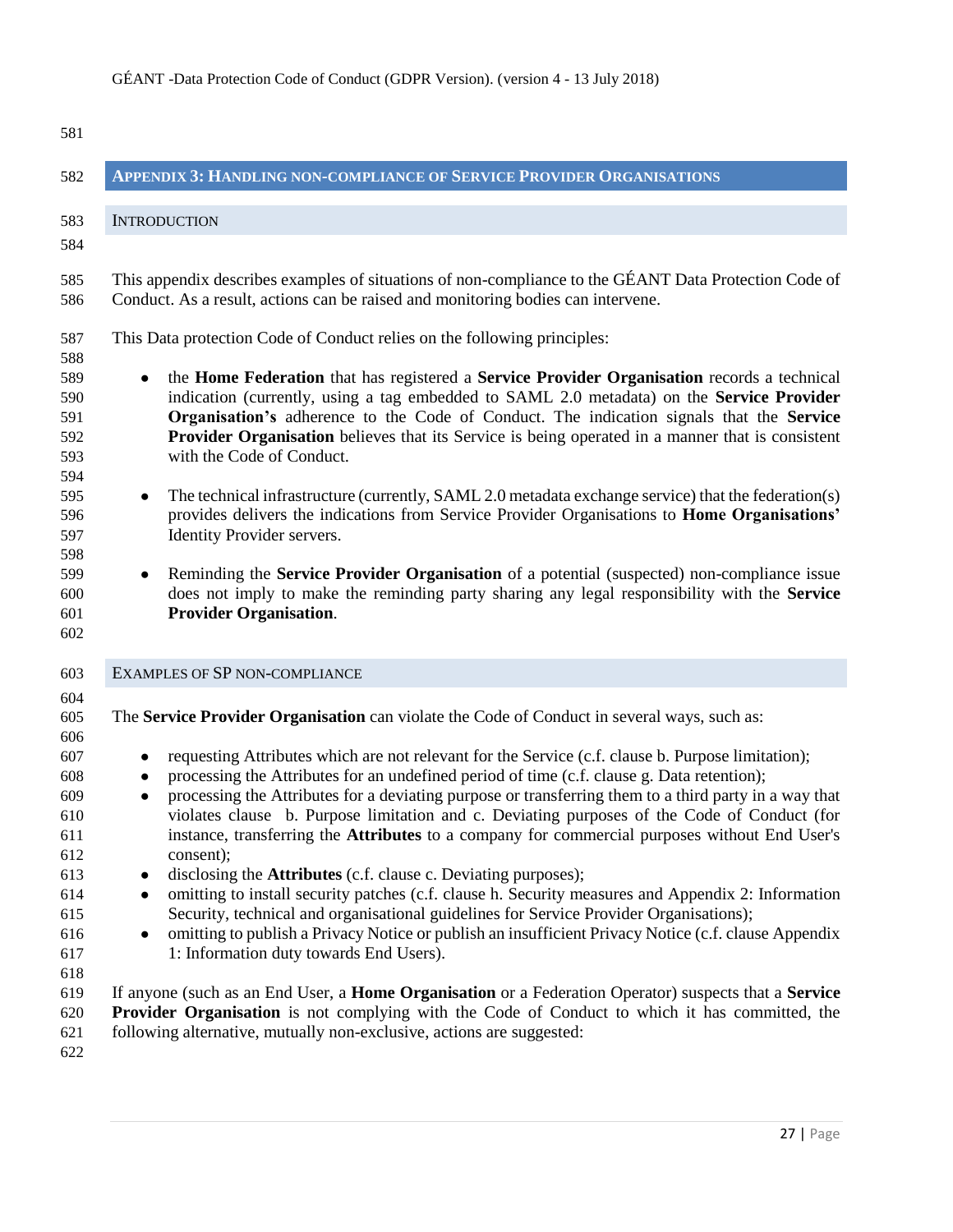<span id="page-27-0"></span>

| 623<br>624 |           | 1. Contact the Service Provider Organisation directly (with a copy to the <b>Service Provider</b><br><b>Organisation's</b> Home Federation), describing the suspected problem, and ask the <b>Service</b> |
|------------|-----------|-----------------------------------------------------------------------------------------------------------------------------------------------------------------------------------------------------------|
| 625        |           | <b>Provider Organisation</b> to check if it has a compliance problem and correct it;                                                                                                                      |
| 626        | 2.        | Contact the Service's Home Federation, and request to contact the Service Provider Organisation                                                                                                           |
| 627        |           | and to check if there is a compliance problem and request to correct it. Depending on the Home                                                                                                            |
| 628        |           | Federation's policy, there may be also additional measures available for handling non-compliance;                                                                                                         |
| 629        | 3.        | Contact the Monitoring Body accredited to monitor compliance with the Code of Conduct, if                                                                                                                 |
| 630        |           | applicable, as defined in Article 41 of the GDPR and below;                                                                                                                                               |
| 631        |           | 4. Determine the location of the legal entity operating the <b>Service Provider Organisation</b> (see clause                                                                                              |
| 632        |           | e), and lodge a complaint with the competent Supervisory authority (as defined in Articles 57 and                                                                                                         |
| 633        |           | 58 of the GDPR).                                                                                                                                                                                          |
| 634        |           |                                                                                                                                                                                                           |
| 635        |           | MONITORING BODY OF THE CODE OF CONDUCT                                                                                                                                                                    |
| 636        |           |                                                                                                                                                                                                           |
| 637        |           | Accredited in accordance with Article 41 of the GDPR, GÉANT is appointed Monitoring Body of the Code                                                                                                      |
| 638        |           | of Conduct. This section shall be interpreted in the light of the guidance to be issued by the regulatory                                                                                                 |
| 639        |           | authorities such as the European Data Protection Board.                                                                                                                                                   |
| 640        |           |                                                                                                                                                                                                           |
| 641        |           | The Monitoring Body is responsible for:                                                                                                                                                                   |
| 642        |           |                                                                                                                                                                                                           |
| 643        |           | monitoring the Service Provider Organisations' compliance with the Code of Conduct;                                                                                                                       |
| 644        | $\bullet$ | issuing guidelines on the implementation of the Code of Conduct;                                                                                                                                          |
| 645        | $\bullet$ | providing guidance on the self-assessment procedure for Service Provider Organisations and issue                                                                                                          |
| 646        |           | checklist;                                                                                                                                                                                                |
| 647        | $\bullet$ | establishing procedures and structures to handle complaints about infringements of the Code                                                                                                               |
| 648        |           | transparent and making its contact details available to the public;                                                                                                                                       |
| 649        | $\bullet$ | handling complaints received from End Users, Home Organisations, Federation Operators or other                                                                                                            |
| 650        |           | parties                                                                                                                                                                                                   |
| 651        |           |                                                                                                                                                                                                           |
| 652        |           | Having received a complaint the Monitoring Body will:                                                                                                                                                     |
| 653        |           |                                                                                                                                                                                                           |
| 654        |           | ask the Service Provider Organisation to present its counterpart,<br>Ι.                                                                                                                                   |
| 655        |           | if the monitoring body finds the Service Provider Organisation to be non-<br>Π.                                                                                                                           |
| 656        |           | compliant with the Code of Conduct, give the Service Provider Organisation at                                                                                                                             |
| 657        |           | most four weeks' time to revise the issue,                                                                                                                                                                |
| 658        |           | communicate the Service Provider Organisation the decision to remove the<br>III.                                                                                                                          |
| 659        |           | Service Provider Organisation's tag and allow the Service Provider                                                                                                                                        |
| 660        |           | Organisation to introduce an appeal within two weeks after the notification of the                                                                                                                        |
| 661        |           | decision to the Service Provider Organisation,                                                                                                                                                            |
| 662        |           | acknowledge receipt and consider the appeal submitted by the Service Provider<br>IV.                                                                                                                      |
| 663        |           | Organisation,                                                                                                                                                                                             |
| 664        |           | mandate the Home Federation to remove the <b>Service Provider Organisation's</b><br>V.                                                                                                                    |
| 665        |           | tag if the appeal has been dismissed and if the Service Provider Organisation has                                                                                                                         |
| 666        |           | not fixed the non-compliance issue within the given timeframe.                                                                                                                                            |
| 667        |           | The <b>Service Provider Organisation</b> whose two has been removed can reclaim the two only after                                                                                                        |

 The **Service Provider Organisation** whose tag has been removed can reclaim the tag only after demonstrating to the monitoring body that it has returned to compliance. The Service Provider Organisation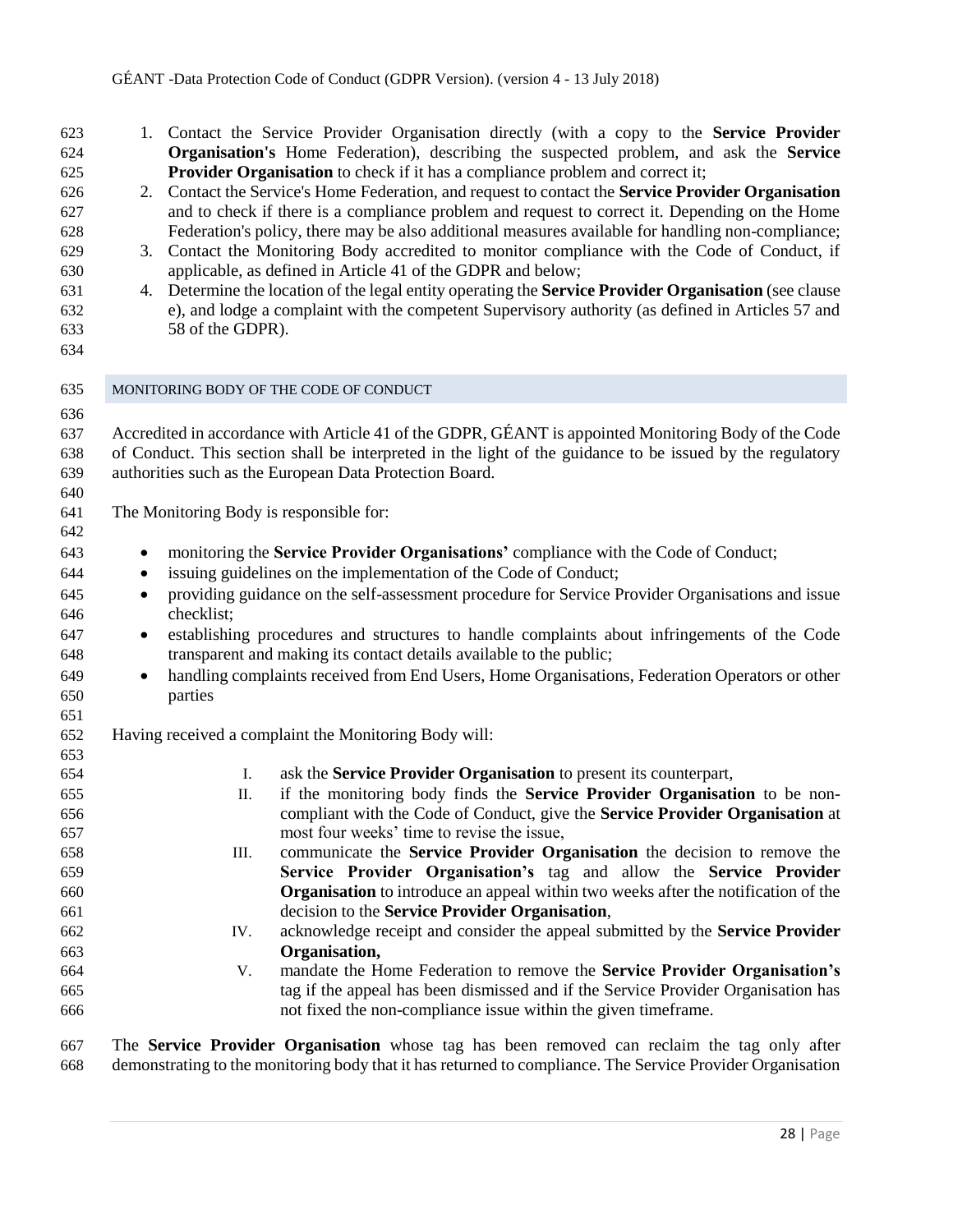- can appeal the decision of the Monitoring Body with the competent Supervisory Authority pursuant to
- Article 41.4 of the GDPR.
- The working language of the Monitoring Body shall be English.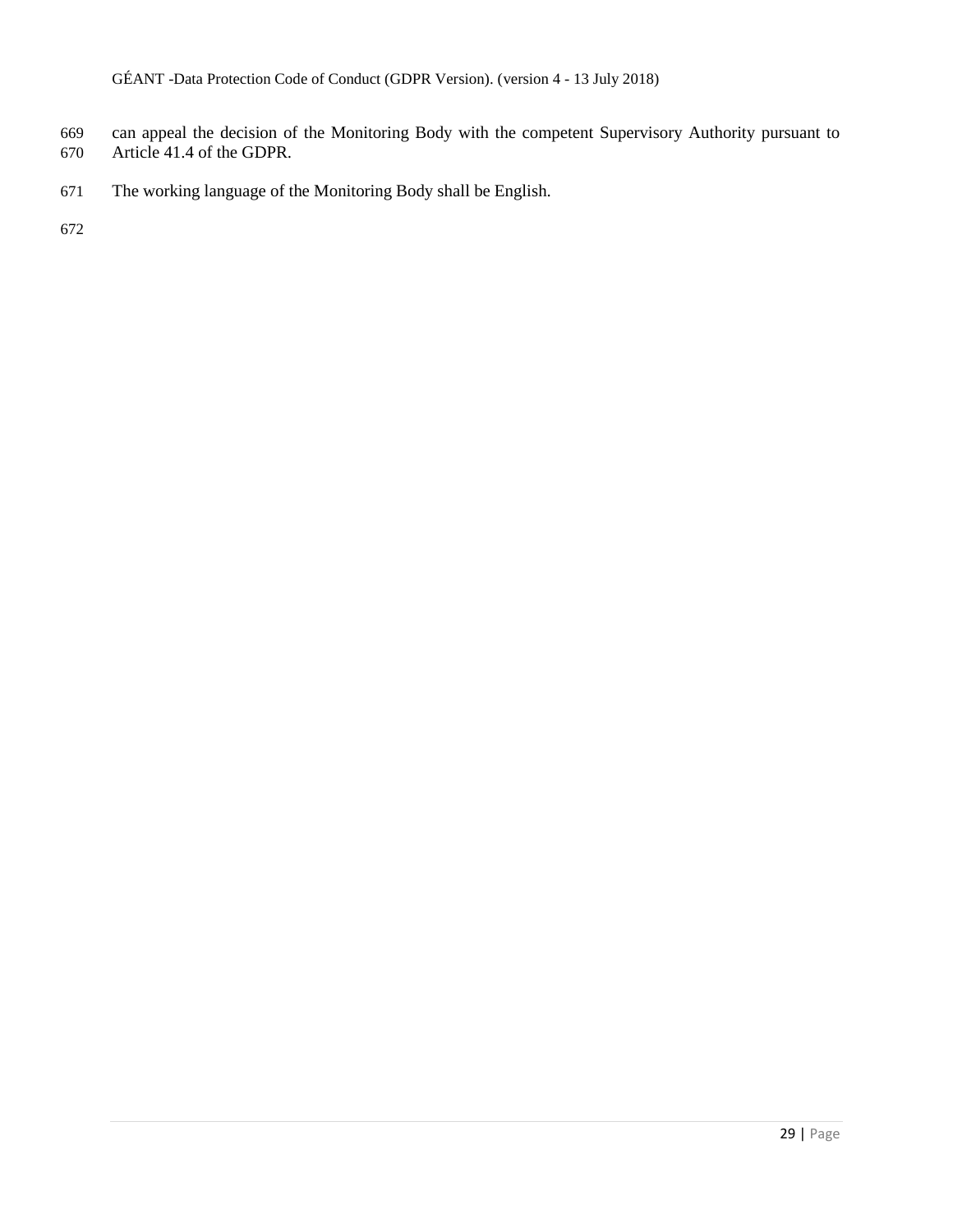## <span id="page-29-0"></span>**APPENDIX 4: GLOSSARY OF TERMS**

**Agent:** the organisation operating the Identity Provider on behalf of the Home Organisation, if applicable.

 **Attribute(s):** the End User's Personal Data as managed by the Home Organisation (or its Agent) and requested by the Service Provider Organisation, such as (but not limited to) name, e-mail and role in the Home Organisation.

 **Attribute Provider:** an organisation other than the Home Organisation that manages extra Attributes for End Users of a Home Organisation and releases them to the Service Provider Organisations.

 **Data Controller:** the natural or legal person, public authority, agency or any other body which alone or jointly with others determines the purposes and means of the processing of personal data; where the purposes and means of processing are determined by national or Community laws or regulations, the controller or the specific criteria for his nomination may be designated by national or Community law

- **Data Processor:** a natural or legal person, public authority, agency or any other body which processes personal data on behalf of the controller.
- **EEA:** European Economic Area.

 **End User:** any natural person affiliated with a Home Organisation, e.g. as a researcher or student, making use of the Service of a Service Provider Organisation.

 **End User's consent:** any freely given, specific, informed and unambiguous indication of the End Users wishes by which they, by a statement or by a clear affirmative action, signify agreement to the processing of personal data relating to them.

- **Federation:** an association of Home Organisations and Service Provider Organisations typically organised at national level, which collaborate for allowing cross-organisational access to Services.
- **Federation Operator:** an organisation that manages a trusted list of Identity Providers and Services registered to a Federation.

 **GDPR:** Regulation (EU) 2016/679 on the protection of natural persons with regard to the processing of personal data and on the free movement of such data, and repealing Directive 95/46/EC (General Data Protection Regulation).

- **Home Organisation (HO):** the organisation with which an End User is affiliated, operating the Identity Provider by itself or through an Agent. It is responsible for managing End Users' identity data and authenticating them.
- **Identity Provider (IdP):** the system component that issues Attribute assertions on behalf of End Users who use them to access the Services of Service Provider Organisations.
- **Personal Data:** any information relating to an identified or identifiable natural person.
- **Processing of personal data:** any operation or set of operations which is performed upon personal data, whether or not by automatic means, such as collection, recording, organisation, storage, adaptation or